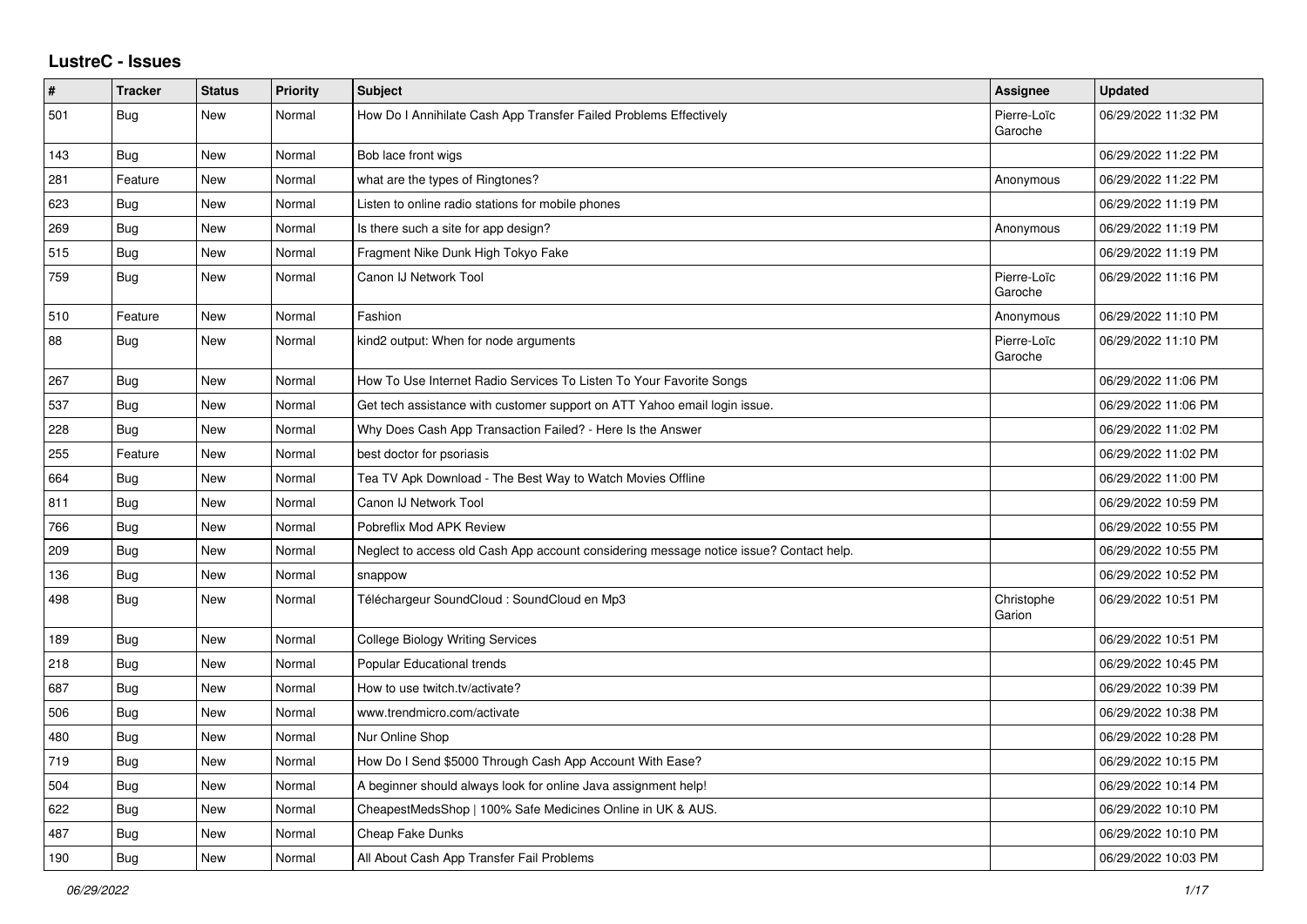| $\vert$ # | <b>Tracker</b> | <b>Status</b> | <b>Priority</b> | Subject                                                                                | Assignee               | <b>Updated</b>      |
|-----------|----------------|---------------|-----------------|----------------------------------------------------------------------------------------|------------------------|---------------------|
| 549       | <b>Bug</b>     | New           | Normal          | Radio Luisteren                                                                        |                        | 06/29/2022 10:01 PM |
| 164       | <b>Bug</b>     | New           | Normal          | dfgbd                                                                                  |                        | 06/29/2022 09:59 PM |
| 244       | Bug            | New           | Normal          | Quels sont les avantages des stations de radio en ligne.                               |                        | 06/29/2022 09:56 PM |
| 75        | <b>Bug</b>     | New           | Normal          | exception File "checks/algebraicLoop.ml", line 368, characters 16-22: Assertion failed |                        | 06/29/2022 09:56 PM |
| 503       | <b>Bug</b>     | New           | Normal          | Youtube Premium Apk free download for Android                                          |                        | 06/29/2022 09:54 PM |
| 478       | Feature        | New           | Normal          | Is it safe to install third-party WhatsApp GB?                                         |                        | 06/29/2022 09:53 PM |
| 555       | Bug            | New           | Normal          | web design development in hyderabad                                                    |                        | 06/29/2022 09:50 PM |
| 150       | <b>Bug</b>     | New           | Normal          | dfgh                                                                                   |                        | 06/29/2022 09:47 PM |
| 505       | <b>Bug</b>     | New           | Normal          | www.trendmicro.com/activate                                                            |                        | 06/29/2022 09:42 PM |
| 237       | Feature        | New           | Normal          | HP Printer Assistant Software   Download & Install HP Assistant                        |                        | 06/29/2022 09:37 PM |
| 522       | Feature        | New           | Normal          | Can You Check App Limits, If Cash app won't let me send money?                         |                        | 06/29/2022 09:36 PM |
| 507       | Bug            | New           | Normal          | central.bitdefender.com                                                                |                        | 06/29/2022 09:35 PM |
| 230       | Bug            | New           | Normal          | Add Money To Cash App Card - Auto Cash Apps                                            |                        | 06/29/2022 09:34 PM |
| 141       | Feature        | New           | Normal          | Something about jerry curly                                                            |                        | 06/29/2022 09:32 PM |
| 789       | Bug            | New           | Normal          | Full version                                                                           |                        | 06/29/2022 09:29 PM |
| 120       | Bug            | New           | Normal          | ghfjtkx                                                                                | Pierre-Loïc<br>Garoche | 06/29/2022 09:26 PM |
| 180       | Feature        | New           | Normal          | homoeobazaar                                                                           |                        | 06/29/2022 09:22 PM |
| 604       | <b>Bug</b>     | New           | Normal          | <b>Idle Game Online</b>                                                                |                        | 06/29/2022 09:21 PM |
| 473       | Bug            | New           | Normal          | Floor Stripping Arlington MA                                                           |                        | 06/29/2022 09:20 PM |
| 257       | Bug            | <b>New</b>    | Normal          | Best latte machines                                                                    |                        | 06/29/2022 09:17 PM |
| 525       | Bug            | New           | Normal          | If you don't have a QR code: How to activate cash app card in app                      |                        | 06/29/2022 09:16 PM |
| 490       | <b>Bug</b>     | New           | Normal          | Unlock cash app account by getting quick solutions from the technical executives       |                        | 06/29/2022 09:14 PM |
| 788       | <b>Bug</b>     | New           | Normal          | Intro Maker Mod APK                                                                    |                        | 06/29/2022 09:13 PM |
| 263       | Feature        | New           | Normal          | Wrecked Car Is Nothing But A Worthless                                                 | Pierre-Loïc<br>Garoche | 06/29/2022 09:09 PM |
| 470       | <b>Bug</b>     | New           | Normal          | Commercial Floor Cleaning Westchester MA                                               |                        | 06/29/2022 09:07 PM |
| 735       | Bug            | New           | Normal          | A quick fix of how to get money back from cash app stocks                              |                        | 06/29/2022 09:07 PM |
| 699       | Bug            | New           | Normal          | Would you be able to utilize Cash App Twitch?                                          |                        | 06/29/2022 09:07 PM |
| 461       | <b>Bug</b>     | New           | Normal          | Germs Removal Medford MA                                                               |                        | 06/29/2022 09:06 PM |
| 278       | <b>Bug</b>     | New           | Normal          | Cash App Help & Solutions - Here You Will Get Better Assistance                        |                        | 06/29/2022 09:06 PM |
| 197       | <b>Bug</b>     | New           | Normal          | SBL JABORANDI PLUS HAIR OIL - COMPLETE SCALP CARE (100ML)                              |                        | 06/29/2022 09:04 PM |
| 489       | <b>Bug</b>     | New           | Normal          | Get cash app refund instantly if sent to the wrong person                              |                        | 06/29/2022 09:03 PM |
| 567       | <b>Bug</b>     | New           | Normal          | Singapore assignment help                                                              |                        | 06/29/2022 09:03 PM |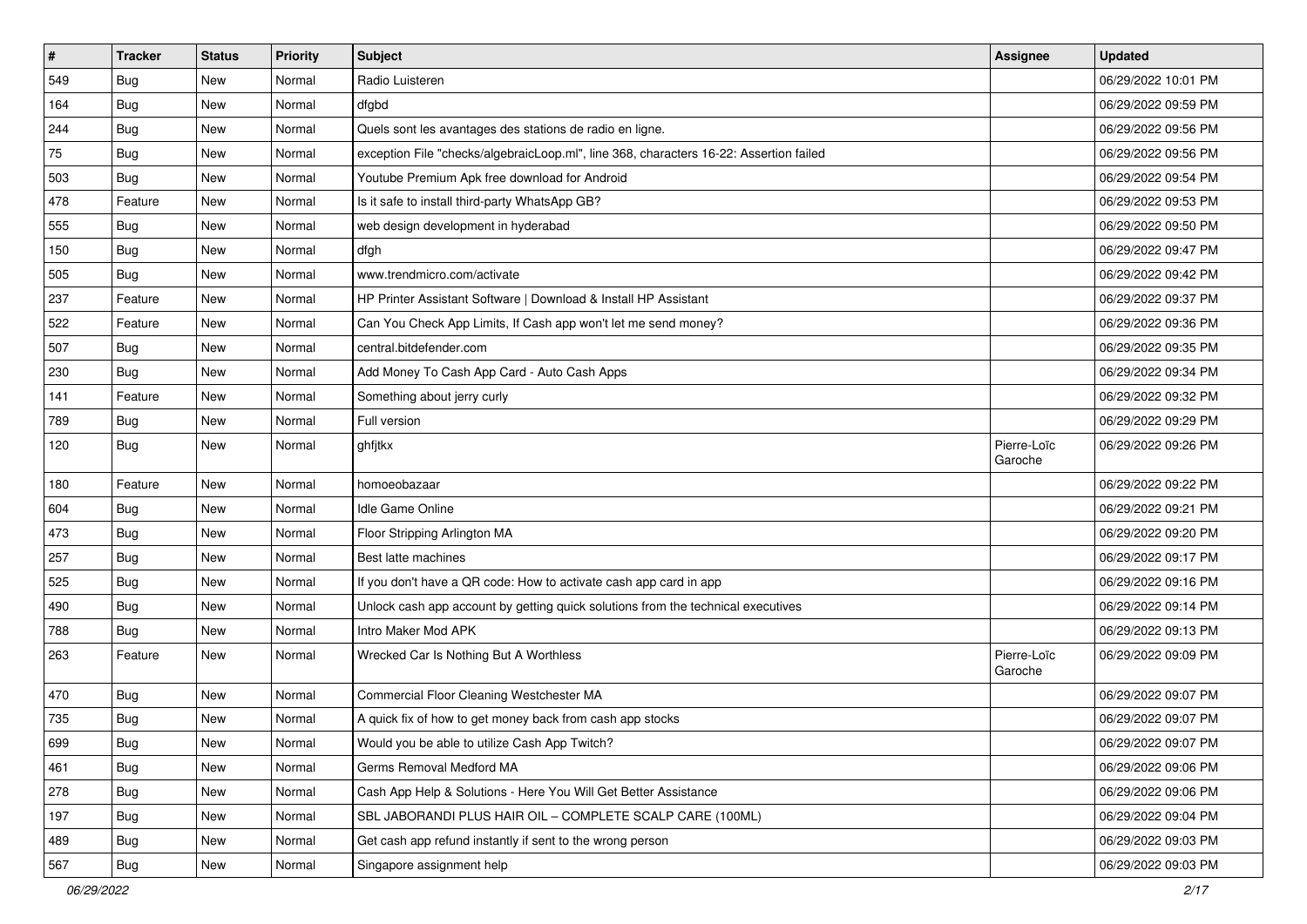| $\sharp$ | <b>Tracker</b> | <b>Status</b> | <b>Priority</b> | <b>Subject</b>                                                                       | <b>Assignee</b>        | <b>Updated</b>      |
|----------|----------------|---------------|-----------------|--------------------------------------------------------------------------------------|------------------------|---------------------|
| 219      | <b>Bug</b>     | New           | Normal          | Free Ringtones for Cell Phones.                                                      |                        | 06/29/2022 08:59 PM |
| 520      | <b>Bug</b>     | New           | Normal          | What Is The Major Role Of Cash.app/Help and Support Page?                            |                        | 06/29/2022 08:57 PM |
| 764      | Bug            | New           | Normal          | What is available to see what I can watch HBO Max?                                   |                        | 06/29/2022 08:50 PM |
| 495      | Bug            | New           | Normal          | Twitch Clip Downloader Download Twitch Clips Online 2021                             |                        | 06/29/2022 08:49 PM |
| 696      | Bug            | New           | Normal          | How to Install the TuMangaOnline App                                                 |                        | 06/29/2022 08:48 PM |
| 603      | <b>Bug</b>     | New           | Normal          | Premiere gratuito da lista de IPTV                                                   |                        | 06/29/2022 08:40 PM |
| 523      | <b>Bug</b>     | New           | Normal          | What Is The Right Google Account Recovery Aid To Regain Account Access?              | Pierre-Loïc<br>Garoche | 06/29/2022 08:37 PM |
| 466      | Bug            | New           | Normal          | Floor Stripping Westchester MA                                                       |                        | 06/29/2022 08:36 PM |
| 333      | Bug            | New           | Normal          | Mold Removal Services in Norfolk VA                                                  |                        | 06/29/2022 08:31 PM |
| 380      | Bug            | New           | Normal          | Moving Services in McLean VA                                                         |                        | 06/29/2022 08:29 PM |
| 258      | Bug            | New           | Normal          | Fake Nike Dunk High AMBUSH Deep Royal                                                |                        | 06/29/2022 08:21 PM |
| 662      | <b>Bug</b>     | New           | Normal          | Oreo TV Download - The Easiest Way to Watch Live TV                                  |                        | 06/29/2022 08:19 PM |
| 581      | <b>Bug</b>     | New           | Normal          | E-Learning Course Help                                                               |                        | 06/29/2022 08:19 PM |
| 597      | <b>Bug</b>     | New           | Normal          | Universo s / f Download                                                              |                        | 06/29/2022 08:19 PM |
| 492      | Bug            | New           | Normal          | HD Streamz MOD APK v3.5.5 (Keine Werbung)                                            |                        | 06/29/2022 08:18 PM |
| 500      | <b>Bug</b>     | New           | Normal          | Simply contact the technical team, to find the solution to cash app refund problems. | Pierre-Loïc<br>Garoche | 06/29/2022 08:08 PM |
| 146      | Bug            | New           | Normal          | bayabais                                                                             |                        | 06/29/2022 08:05 PM |
| 188      | Bug            | New           | Normal          | Why are university students buying assignments online?                               | Pierre-Loïc<br>Garoche | 06/29/2022 07:57 PM |
| 642      | Bug            | New           | Normal          | thong tin thoi tiet ngay hom nay                                                     |                        | 06/29/2022 07:52 PM |
| 312      | Bug            | New           | Normal          | Stain Protection Services in Virginia Beach VA                                       |                        | 06/29/2022 07:48 PM |
| 652      | Bug            | New           | Normal          | Sesame Health Benefits                                                               |                        | 06/29/2022 07:46 PM |
| 118      | <b>Bug</b>     | New           | Normal          | golf                                                                                 | Anonymous              | 06/29/2022 07:36 PM |
| 799      | Bug            | New           | Normal          | Who Is an ETL Engineer                                                               |                        | 06/29/2022 07:36 PM |
| 181      | <b>Bug</b>     | New           | Normal          | <b>Healthcare Custom Writing Services</b>                                            |                        | 06/29/2022 07:35 PM |
| 248      | <b>Bug</b>     | New           | Normal          | Mobile ringtones and attractiveness ringtones                                        |                        | 06/29/2022 07:31 PM |
| 712      | Bug            | New           | Normal          | Tips and Tricks                                                                      |                        | 06/29/2022 07:26 PM |
| 1131     | <b>Bug</b>     | New           | Normal          | Calculatrice Forex pour calculer les paramètres de la copie des transactions         |                        | 06/29/2022 07:24 PM |
| 142      | Feature        | New           | Normal          | About ashimary hair                                                                  |                        | 06/29/2022 07:17 PM |
| 616      | <b>Bug</b>     | New           | Normal          | Buy Anavar Tablets   Anavar For Sale in USA, UK & Australia                          |                        | 06/29/2022 07:00 PM |
| 115      | <b>Bug</b>     | New           | Normal          | NFL LIVE STREAM                                                                      |                        | 06/29/2022 07:00 PM |
| 922      | <b>Bug</b>     | New           | Normal          | Why Is The Need For Assignment Writing Services?                                     |                        | 06/29/2022 06:48 PM |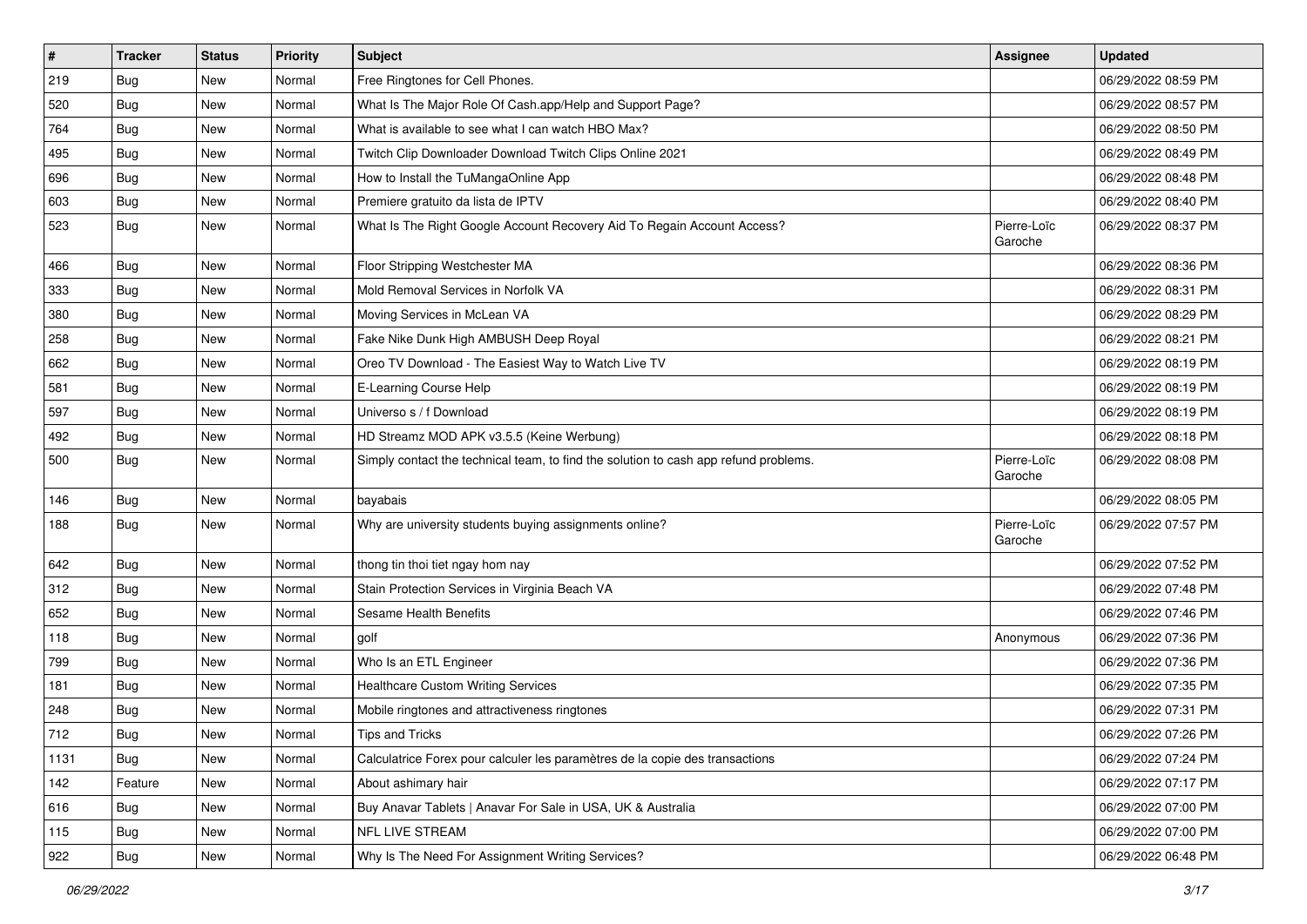| $\sharp$ | <b>Tracker</b> | <b>Status</b> | <b>Priority</b> | Subject                                                                                                                                      | <b>Assignee</b>       | <b>Updated</b>      |
|----------|----------------|---------------|-----------------|----------------------------------------------------------------------------------------------------------------------------------------------|-----------------------|---------------------|
| 658      | <b>Bug</b>     | New           | Normal          | Watermelon Nutrition Facts And Health Benefits                                                                                               |                       | 06/29/2022 06:46 PM |
| 151      | Feature        | New           | Normal          | Law Essay Writing Service - Assignments Planet                                                                                               |                       | 06/29/2022 06:45 PM |
| 175      | Feature        | New           | Normal          | All About Cash App Transfer Fail Problems                                                                                                    |                       | 06/29/2022 06:38 PM |
| 282      | Bug            | New           | Normal          | Activate Cash App Card: Learn Simple Steps & Fix Errors                                                                                      |                       | 06/29/2022 06:36 PM |
| 678      | Bug            | New           | Normal          | How to be a winner in buidnow gg                                                                                                             |                       | 06/29/2022 06:31 PM |
| 551      | Bug            | New           | Normal          | Why Do Students Need Online Best Dissertation Writing Services?                                                                              |                       | 06/29/2022 06:30 PM |
| 701      | Bug            | New           | Normal          | Why Law Essay Helper UK is Necessary?                                                                                                        |                       | 06/29/2022 06:29 PM |
| 253      | <b>Bug</b>     | New           | Normal          | <b>Florence Lawrence</b>                                                                                                                     |                       | 06/29/2022 06:22 PM |
| 119      | <b>Bug</b>     | New           | Normal          | klhjigyu                                                                                                                                     |                       | 06/29/2022 06:19 PM |
| 767      | <b>Bug</b>     | New           | Normal          | apkmod                                                                                                                                       |                       | 06/29/2022 06:15 PM |
| 214      | Feature        | New           | Normal          | Five Christmas Apps For Apple Users                                                                                                          |                       | 06/29/2022 06:15 PM |
| 183      | Bug            | New           | Normal          | Nursing Assignment Help Online                                                                                                               |                       | 06/29/2022 05:59 PM |
| 475      | Bug            | New           | Normal          | Floor Cleaning Arlington MA                                                                                                                  |                       | 06/29/2022 05:53 PM |
| 292      | <b>Bug</b>     | New           | Normal          | Venmo to Cash App Transfer Of Money- Explore Here                                                                                            |                       | 06/29/2022 05:52 PM |
| 76       | <b>Bug</b>     | New           | Normal          | Import error: Load error: imported node real_to_int declared in a regular Lustre file. File "include/conv.lusi", line 1,<br>characters 0-64: |                       | 06/29/2022 05:50 PM |
| 573      | Bug            | New           | Normal          | Experimente lo mejor en la aplicación Apk de juegos gratis                                                                                   |                       | 06/29/2022 05:48 PM |
| 153      | <b>Bug</b>     | New           | Normal          | urgent loan online                                                                                                                           | Christophe<br>Garion  | 06/29/2022 05:43 PM |
| 132      | Bug            | New           | Normal          | concrete-everything                                                                                                                          |                       | 06/29/2022 05:41 PM |
| 771      | <b>Bug</b>     | New           | Normal          | united airlines baggage policy                                                                                                               |                       | 06/29/2022 05:39 PM |
| 1069     | <b>Bug</b>     | New           | Normal          | how to get cash app support phone number 24*7 available                                                                                      |                       | 06/29/2022 05:37 PM |
| 264      | <b>Bug</b>     | New           | Normal          | We Buy Your Unwanted Car                                                                                                                     | Corentin<br>Lauverjat | 06/29/2022 05:36 PM |
| 482      | <b>Bug</b>     | New           | Normal          | <b>Text Window</b>                                                                                                                           |                       | 06/29/2022 05:35 PM |
| 624      | Bug            | New           | Normal          | Use go with the Driving Directions for your go                                                                                               |                       | 06/29/2022 05:22 PM |
| 516      | Bug            | New           | Normal          | Does Cash App Help To Get Cash App Refund Without Any Interruption?                                                                          |                       | 06/29/2022 05:12 PM |
| 628      | <b>Bug</b>     | New           | Normal          | CV reviewing services!                                                                                                                       |                       | 06/29/2022 05:09 PM |
| 657      | <b>Bug</b>     | New           | Normal          | Coconut Nutrition Facts And Health Benefits                                                                                                  |                       | 06/29/2022 05:05 PM |
| 140      | <b>Bug</b>     | New           | Normal          | sugarbalanceusa                                                                                                                              |                       | 06/29/2022 04:56 PM |
| 491      | Feature        | New           | Normal          | Automatically download and paste Reddit wallpapers into Windows                                                                              |                       | 06/29/2022 04:55 PM |
| 499      | Feature        | New           | Normal          | Discover The Premium Features Of Spotify Mod Apk                                                                                             |                       | 06/29/2022 04:51 PM |
| 680      | Feature        | New           | Normal          | Word Jewels 2                                                                                                                                |                       | 06/29/2022 04:49 PM |
| 782      | <b>Bug</b>     | New           | Normal          | Comment faire une sonnerie téléphonique                                                                                                      |                       | 06/29/2022 04:47 PM |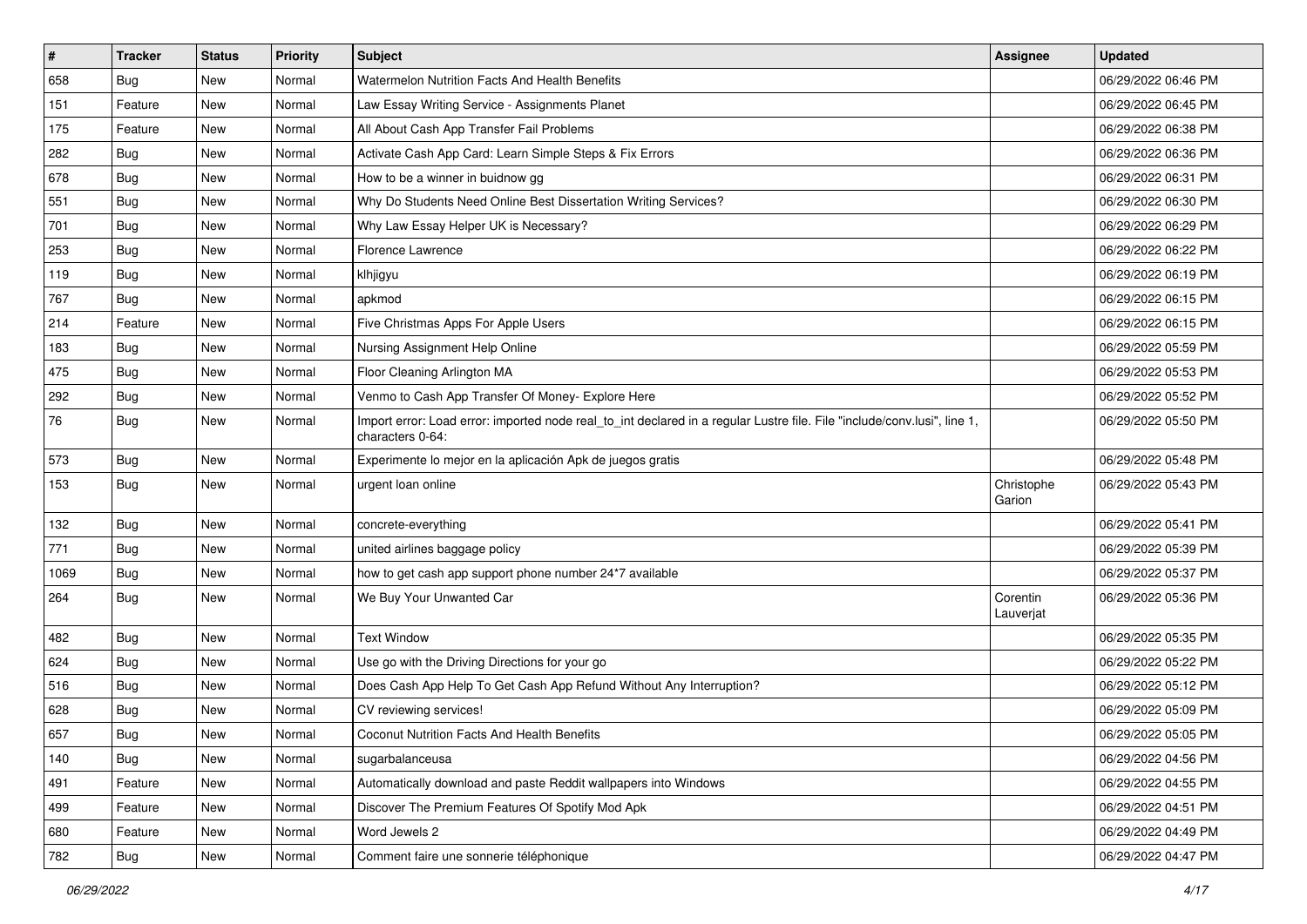| $\vert$ # | Tracker    | <b>Status</b> | <b>Priority</b> | Subject                                                                                                                                                                                                                                                               | Assignee               | <b>Updated</b>      |
|-----------|------------|---------------|-----------------|-----------------------------------------------------------------------------------------------------------------------------------------------------------------------------------------------------------------------------------------------------------------------|------------------------|---------------------|
| 513       | <b>Bug</b> | New           | Normal          | Unlock cash app account using the easy steps:                                                                                                                                                                                                                         | Anonymous              | 06/29/2022 04:45 PM |
| 572       | Feature    | New           | Normal          | New features of WhatsApp Plus on Android phones                                                                                                                                                                                                                       | Pierre-Loïc<br>Garoche | 06/29/2022 04:10 PM |
| 481       | Bug        | New           | Normal          | Nur Online Shop                                                                                                                                                                                                                                                       |                        | 06/29/2022 03:52 PM |
| 168       | Bug        | New           | Normal          | UFC 256 Live Stream Online                                                                                                                                                                                                                                            |                        | 06/29/2022 03:42 PM |
| 772       | <b>Bug</b> | New           | Normal          | united airlines baggage policy                                                                                                                                                                                                                                        |                        | 06/29/2022 03:40 PM |
| 289       | <b>Bug</b> | New           | Normal          | Recover Yahoo Mail Forgotten Password - Explore Kanata Chinese                                                                                                                                                                                                        |                        | 06/29/2022 03:35 PM |
| 593       | Bug        | New           | Normal          | Eiffel Spark Ultimate C2 SN series is a fully synthetic range of advanced performance engine oils blended in high<br>performance fully synthetic (PAO - polyalphaolefin) basestocks fortified with advanced technology additive<br>system, specifically formulated to |                        | 06/29/2022 03:34 PM |
| 534       | Bug        | New           | Normal          | Know how to initiate cash app refund by contacting the technical team                                                                                                                                                                                                 | Pierre-Loïc<br>Garoche | 06/29/2022 03:23 PM |
| 497       | Bug        | New           | Normal          | Fake Nike Dunk Low Off-White Lot 50                                                                                                                                                                                                                                   |                        | 06/29/2022 03:23 PM |
| 717       | <b>Bug</b> | New           | Normal          | Disney Plus Apk - Watch Movies and TV Shows on Your Device                                                                                                                                                                                                            |                        | 06/29/2022 03:10 PM |
| 592       | <b>Bug</b> | New           | Normal          | Deezer Premium APK - Baixe músicas de qualquer lugar do mundo de graça                                                                                                                                                                                                |                        | 06/29/2022 03:10 PM |
| 694       | Bug        | New           | Normal          | How to Get Guidance On How To Cash App Withdrawal Limit?                                                                                                                                                                                                              | Christophe<br>Garion   | 06/29/2022 03:09 PM |
| 582       | Bug        | <b>New</b>    | Normal          | Cash App Won't Let Me Send Money If There Is A Low Balance Available                                                                                                                                                                                                  | Pierre-Loïc<br>Garoche | 06/29/2022 03:01 PM |
| 901       | Feature    | New           | Normal          | good game ever                                                                                                                                                                                                                                                        |                        | 06/29/2022 02:55 PM |
| 321       | Bug        | New           | Normal          | Tile & Grout Cleaning Services in Virginia Beach VA                                                                                                                                                                                                                   |                        | 06/29/2022 02:55 PM |
| 336       | Bug        | New           | Normal          | Tile & Grout Cleaning Services in Norfolk VA                                                                                                                                                                                                                          |                        | 06/29/2022 02:50 PM |
| 246       | Bug        | New           | Normal          | The Beast App                                                                                                                                                                                                                                                         |                        | 06/29/2022 02:43 PM |
| 521       | Feature    | New           | Normal          | Check out the Cash app Card balance for an overdraft.                                                                                                                                                                                                                 | Pierre-Loïc<br>Garoche | 06/29/2022 02:34 PM |
| 502       | Bug        | New           | Normal          | Les instructions pour définir des sonneries pour iPhone sont simples et faciles à suivre                                                                                                                                                                              |                        | 06/29/2022 02:27 PM |
| 561       | <b>Bug</b> | New           | Normal          | Enjoy the Full YouTube Premium Experience With YouTube Premium Membership                                                                                                                                                                                             |                        | 06/29/2022 02:18 PM |
| 126       | Feature    | <b>New</b>    | Normal          | Stussy Air Force 1 replica                                                                                                                                                                                                                                            |                        | 06/29/2022 02:04 PM |
| 601       | Bug        | New           | Normal          | <b>Best Essay Writing Service UK</b>                                                                                                                                                                                                                                  | Pierre-Loïc<br>Garoche | 06/29/2022 01:57 PM |
| 145       | Bug        | New           | Normal          | abdulbaissagar                                                                                                                                                                                                                                                        |                        | 06/29/2022 01:56 PM |
| 155       | <b>Bug</b> | New           | Normal          | Cant access my cash app account                                                                                                                                                                                                                                       | Pierre-Loïc<br>Garoche | 06/29/2022 01:55 PM |
| 496       | Bug        | New           | Normal          | What is Live NetTV?                                                                                                                                                                                                                                                   |                        | 06/29/2022 01:52 PM |
| 211       | <b>Bug</b> | New           | Normal          | Problem in Cash App rebate? Call Cash App customer service number for help.                                                                                                                                                                                           |                        | 06/29/2022 01:49 PM |
| 599       | <b>Bug</b> | New           | Normal          | Do you know how to delete cash app account from your computer?                                                                                                                                                                                                        |                        | 06/29/2022 01:49 PM |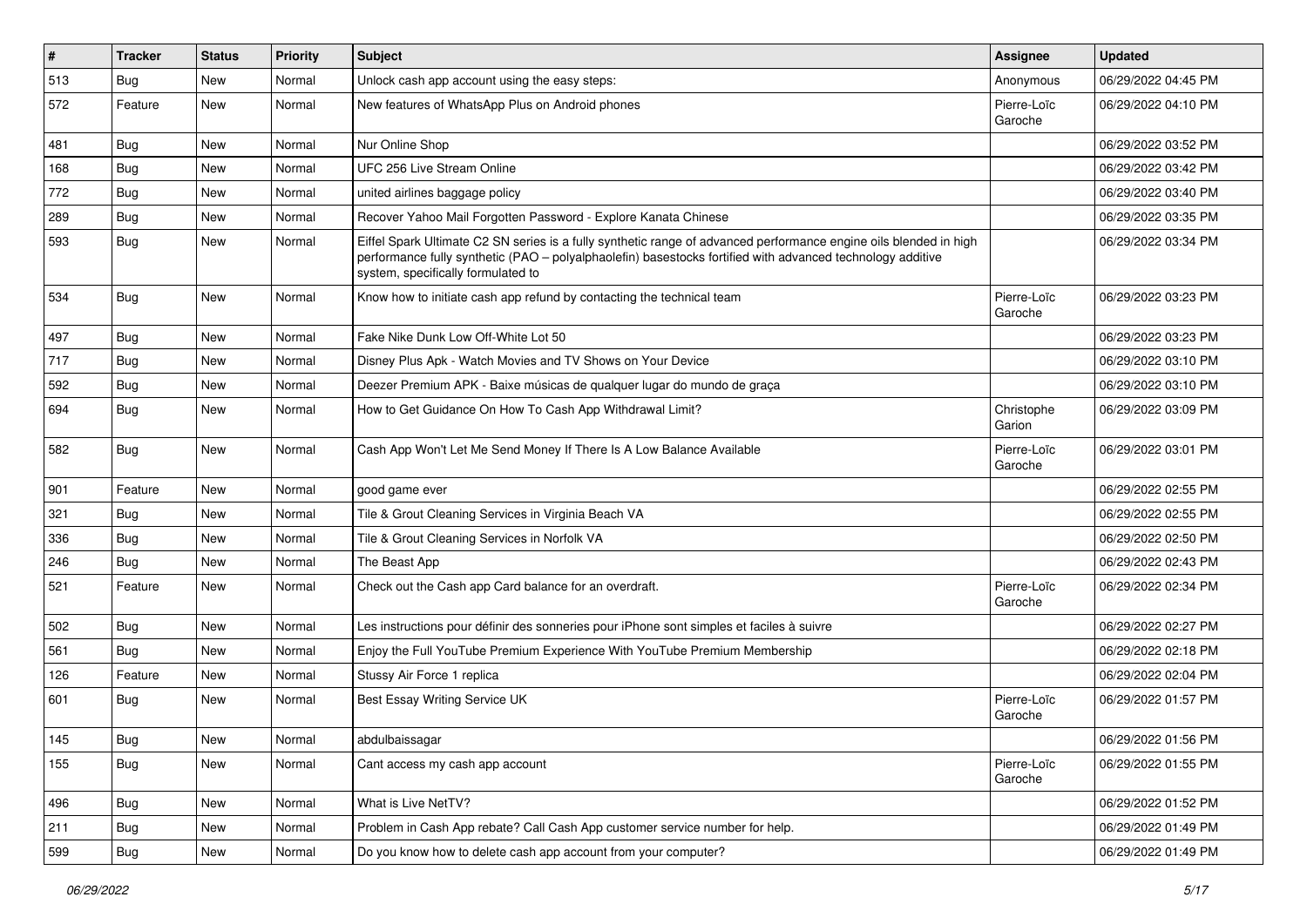| $\vert$ # | <b>Tracker</b> | <b>Status</b> | Priority | Subject                                                                       | <b>Assignee</b>        | <b>Updated</b>      |
|-----------|----------------|---------------|----------|-------------------------------------------------------------------------------|------------------------|---------------------|
| 275       | <b>Bug</b>     | New           | Normal   | Activate Cash App Card With Or Without QR - Step By Step Guide                | Pierre-Loïc<br>Garoche | 06/29/2022 01:48 PM |
| 783       | <b>Bug</b>     | New           | Normal   | How Do I Determine The Reasons And Solutions To Fix Cash App Transfer Failed? |                        | 06/29/2022 01:42 PM |
| 536       | <b>Bug</b>     | New           | Normal   | How to check the balance on the cash app card                                 | Hamza<br>Bourbouh      | 06/29/2022 01:17 PM |
| 74        | Bug            | New           | Normal   | const is not supported inside contract                                        | Pierre-Loïc<br>Garoche | 06/29/2022 01:17 PM |
| 557       | Feature        | New           | Normal   | <b>Business Law Assignment Help</b>                                           |                        | 06/29/2022 01:12 PM |
| 519       | Bug            | New           | Normal   | Are you finding online UK Assignment writers?                                 |                        | 06/29/2022 01:01 PM |
| 820       | Bug            | New           | Normal   | Metal Slug Apk para Android                                                   |                        | 06/29/2022 12:55 PM |
| 1077      | <b>Bug</b>     | New           | Normal   | Les excellentes façons d'utiliser ces images                                  |                        | 06/29/2022 12:54 PM |
| 285       | <b>Bug</b>     | New           | Normal   | Have you ever written an essay?                                               |                        | 06/29/2022 12:45 PM |
| 157       | <b>Bug</b>     | New           | Normal   | Forget cash app pin                                                           |                        | 06/29/2022 12:43 PM |
| 774       | <b>Bug</b>     | New           | Normal   | Follow proper initiatives                                                     |                        | 06/29/2022 12:34 PM |
| 527       | Feature        | New           | Normal   | My Teachers                                                                   |                        | 06/29/2022 12:33 PM |
| 243       | Feature        | New           | Normal   | Reconstruir la pandilla de la mafia en Gangstar Vegas MOD APK                 |                        | 06/29/2022 12:33 PM |
| 512       | Bug            | New           | Normal   | The Importance Of Using Custom Writing Services                               |                        | 06/29/2022 12:33 PM |
| 234       | Bug            | New           | Normal   | My Personal Experience With the College Writing Services                      |                        | 06/29/2022 12:28 PM |
| 531       | Bug            | New           | Normal   | Cheap Assignment Writing Service UK                                           | Anonymous              | 06/29/2022 12:18 PM |
| 612       | Bug            | New           | Normal   | Luxury Slingshot Rental                                                       |                        | 06/29/2022 12:15 PM |
| 161       | Bug            | New           | Normal   | dfdrtyuio                                                                     |                        | 06/29/2022 12:00 PM |
| 677       | <b>Bug</b>     | New           | Normal   | Logo Design Services Near Me                                                  |                        | 06/29/2022 11:58 AM |
| 661       | <b>Bug</b>     | New           | Normal   | Turbo VPN MOD APK Download                                                    |                        | 06/29/2022 11:57 AM |
| 586       | Bug            | New           | Normal   | Best Modifications For Your Mobile Phone                                      |                        | 06/29/2022 11:54 AM |
| 542       | <b>Bug</b>     | New           | Normal   | Web N Logo Design                                                             |                        | 06/29/2022 11:42 AM |
| 554       | Bug            | New           | Normal   | XvideoStudio Video Editor APK Free Download on TechToDown                     |                        | 06/29/2022 11:31 AM |
| 217       | <b>Bug</b>     | New           | Normal   | How this service matter most?                                                 |                        | 06/29/2022 11:28 AM |
| 1018      | <b>Bug</b>     | New           | Normal   | So erhalten Sie ein kostenloses Hörbuch                                       |                        | 06/29/2022 11:27 AM |
| 352       | <b>Bug</b>     | New           | Normal   | Tile & Grout Cleaning Services in Chesapeake VA                               |                        | 06/29/2022 11:19 AM |
| 509       | Feature        | New           | Normal   | Fashion                                                                       | Anonymous              | 06/29/2022 11:19 AM |
| 659       | <b>Bug</b>     | New           | Normal   | Olive Oil Properties And Health Benefits                                      |                        | 06/29/2022 11:15 AM |
| 650       | Bug            | New           | Normal   | <b>Cherries Health Benefits</b>                                               |                        | 06/29/2022 11:13 AM |
| 202       | <b>Bug</b>     | New           | Normal   | blonde wig                                                                    |                        | 06/29/2022 11:08 AM |
| 618       | <b>Bug</b>     | New           | Normal   | Buy Steroids Online with OurMedicnes.com   Best Quality Steroids              |                        | 06/29/2022 10:57 AM |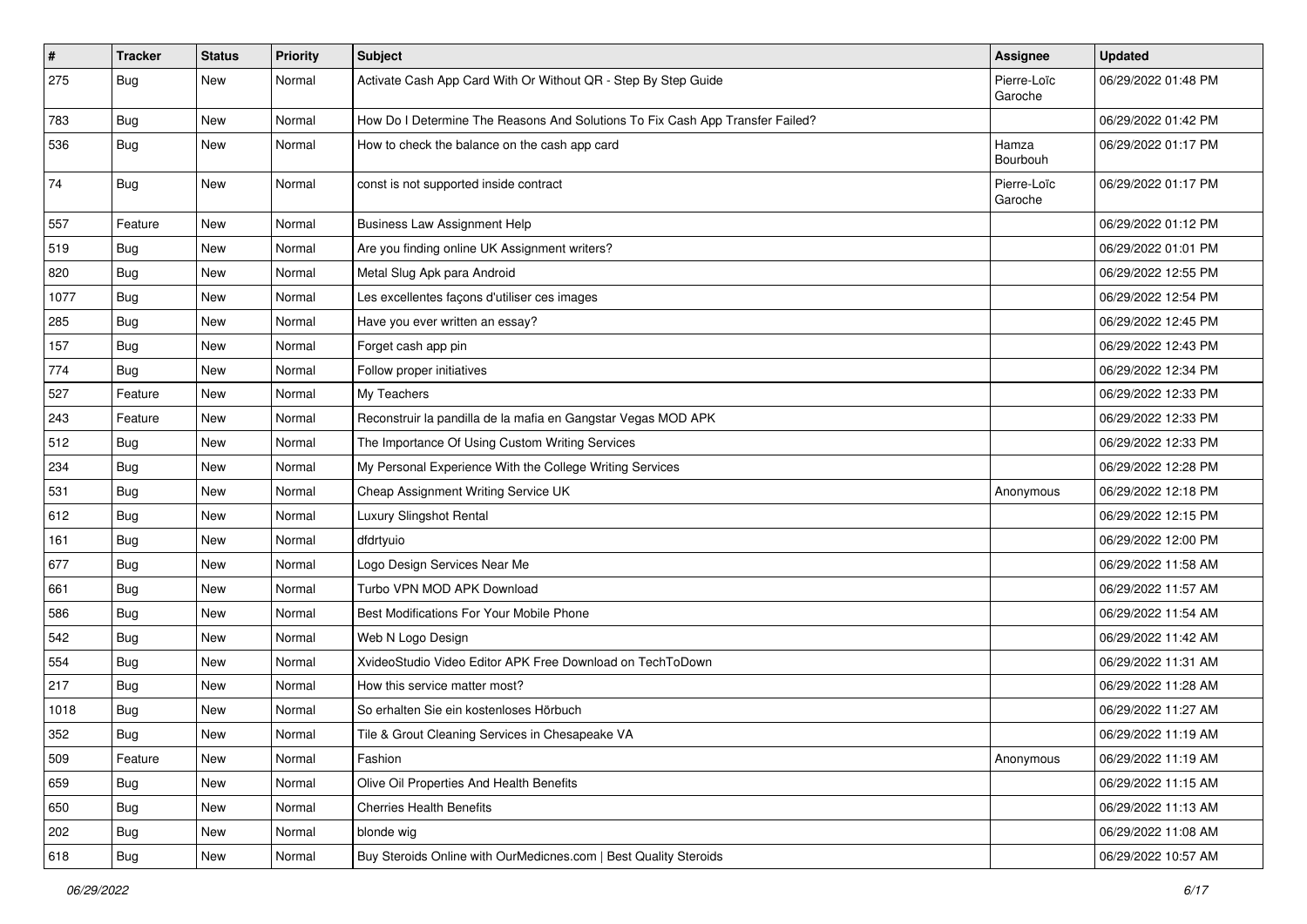| $\sharp$ | <b>Tracker</b> | <b>Status</b> | <b>Priority</b> | <b>Subject</b>                                                                                          | <b>Assignee</b>        | <b>Updated</b>      |
|----------|----------------|---------------|-----------------|---------------------------------------------------------------------------------------------------------|------------------------|---------------------|
| 762      | <b>Bug</b>     | New           | Normal          | How To Add Money To A Cash App Card If Struggling With Low Amount?                                      |                        | 06/29/2022 10:53 AM |
| 1087     | <b>Bug</b>     | New           | Normal          | How do new writers start out?                                                                           |                        | 06/29/2022 10:43 AM |
| 532      | Bug            | New           | Normal          | My Assignment Help                                                                                      |                        | 06/29/2022 10:39 AM |
| 602      | <b>Bug</b>     | New           | Normal          | Best Essay Writing Service UK                                                                           | Pierre-Loïc<br>Garoche | 06/29/2022 10:32 AM |
| 563      | <b>Bug</b>     | New           | Normal          | Understanding the Difference Between Free and Paid Mod Apks                                             |                        | 06/29/2022 10:32 AM |
| 708      | Bug            | New           | Normal          | Efficient ways to proceed with the cash app dispute process?                                            |                        | 06/29/2022 10:24 AM |
| 574      | Bug            | New           | Normal          | How to fix the Epson printer offline issue due to a wired connection?                                   |                        | 06/29/2022 10:23 AM |
| 133      | Bug            | New           | Normal          | craftlabs                                                                                               |                        | 06/29/2022 10:22 AM |
| 587      | Bug            | New           | Normal          | Why Picsart Pro Offers Great Features                                                                   |                        | 06/29/2022 10:06 AM |
| 558      | Feature        | New           | Normal          | <b>Stunning Classic Sofas</b>                                                                           |                        | 06/29/2022 10:03 AM |
| 682      | Bug            | New           | Normal          | Does Facebook customer service live chat allow to speak with someone?                                   |                        | 06/29/2022 09:56 AM |
| 787      | <b>Bug</b>     | New           | Normal          | <b>Assured Assignment Help</b>                                                                          |                        | 06/29/2022 09:56 AM |
| 571      | <b>Bug</b>     | New           | Normal          | How may the Cash app dispute your trade?                                                                | Pierre-Loïc<br>Garoche | 06/29/2022 09:47 AM |
| 576      | Bug            | New           | Normal          | So laden Sie ein Instagram-Bild herunter                                                                |                        | 06/29/2022 09:47 AM |
| 646      | Feature        | New           | Normal          | Collaborative Research Group                                                                            |                        | 06/29/2022 09:46 AM |
| 684      | Bug            | New           | Normal          | Difference between paper map and online map                                                             |                        | 06/29/2022 09:46 AM |
| 598      | <b>Bug</b>     | New           | Normal          | Universo s / f Download                                                                                 |                        | 06/29/2022 09:45 AM |
| 673      | <b>Bug</b>     | New           | Normal          | Learn the basics of pixel art - Clear grid                                                              |                        | 06/29/2022 09:44 AM |
| 540      | Bug            | New           | Normal          | Why Haven't I Received My Cash App Card? Can I get t the reasons behind it                              |                        | 06/29/2022 09:42 AM |
| 546      | Feature        | New           | Normal          | Quickbooks Error                                                                                        |                        | 06/29/2022 09:42 AM |
| 514      | <b>Bug</b>     | New           | Normal          | Trans-Caribbean                                                                                         |                        | 06/29/2022 09:33 AM |
| 1116     | <b>Bug</b>     | New           | Normal          | ipTV smarts pro                                                                                         |                        | 06/29/2022 09:27 AM |
| 479      | <b>Bug</b>     | New           | Normal          | Limousine Service Bellevue WA                                                                           |                        | 06/29/2022 09:16 AM |
| 331      | Bug            | New           | Normal          | Water Extraction Services in Norfolk VA                                                                 |                        | 06/29/2022 09:13 AM |
| 1114     | <b>Bug</b>     | New           | Normal          | To control the car, all you must do is click to go left or right and release the button to go straight. |                        | 06/29/2022 09:05 AM |
| 63       | Feature        | New           | Normal          | Skip normalization step in mutation generation if it possible                                           | Pierre-Loïc<br>Garoche | 06/29/2022 08:54 AM |
| 800      | <b>Bug</b>     | New           | Normal          | Who Is an ETL Engineer                                                                                  |                        | 06/29/2022 08:54 AM |
| 529      | <b>Bug</b>     | New           | Normal          | Thop TV APK - Free Download for Android                                                                 |                        | 06/29/2022 08:52 AM |
| 261      | <b>Bug</b>     | New           | Normal          | Ringtone Downloads - Easy Ways Come Up With Your Own Ringtones                                          |                        | 06/29/2022 08:23 AM |
| 655      | Bug            | New           | Normal          | <b>Eggplant Health Benefits</b>                                                                         |                        | 06/29/2022 08:18 AM |
| 185      | Bug            | New           | Normal          | Non-Plagiarized Research Writing                                                                        |                        | 06/29/2022 07:58 AM |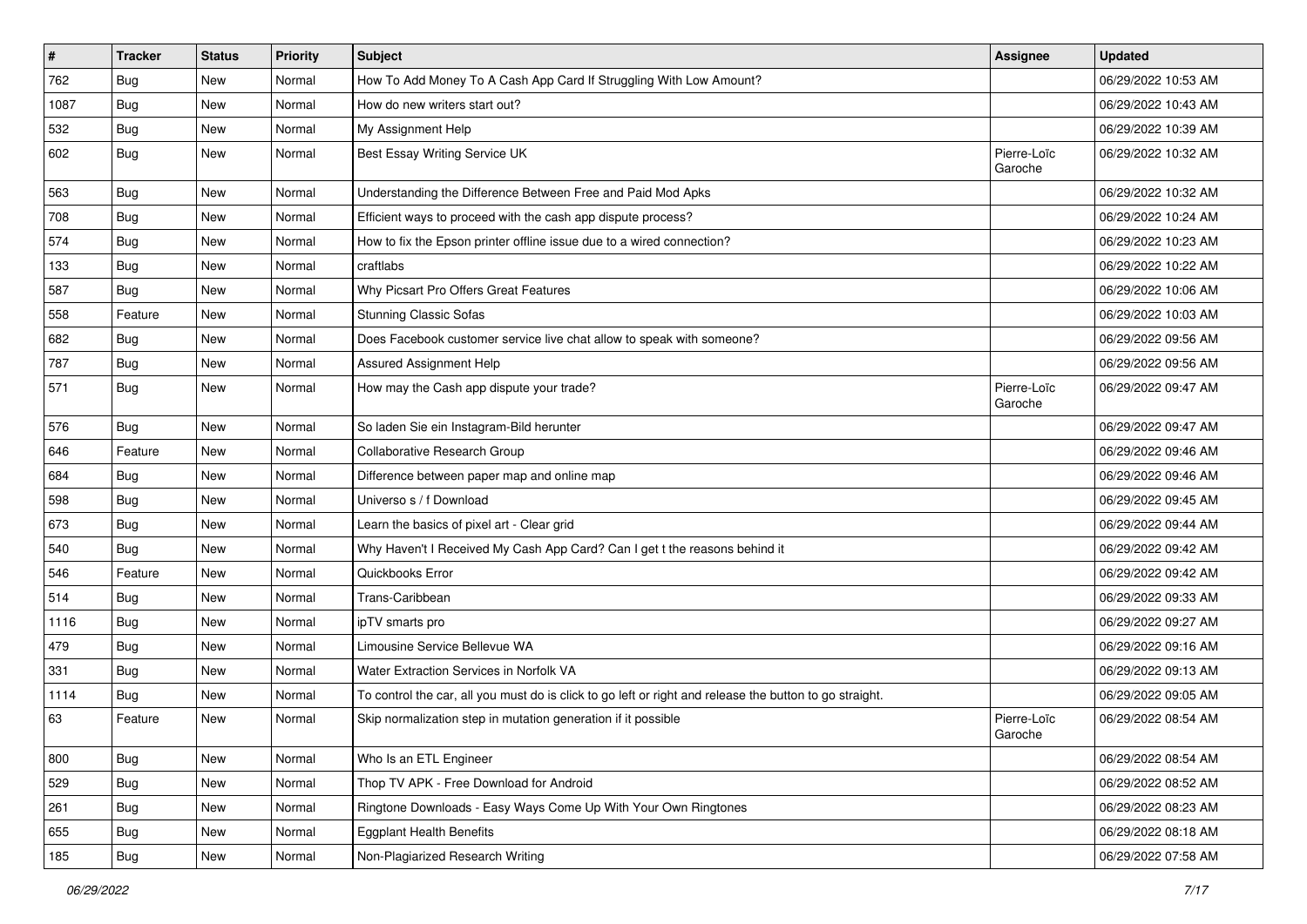| $\vert$ # | Tracker    | <b>Status</b> | <b>Priority</b> | Subject                                                                    | <b>Assignee</b>       | <b>Updated</b>      |
|-----------|------------|---------------|-----------------|----------------------------------------------------------------------------|-----------------------|---------------------|
| 806       | Feature    | New           | Normal          | Go everywhere thanks to mapquest driving directions                        |                       | 06/29/2022 07:38 AM |
| 668       | Bug        | New           | Normal          | Get to know Cash App Refund Process here                                   |                       | 06/29/2022 07:21 AM |
| 494       | <b>Bug</b> | New           | Normal          | <b>Buy Discussion Post</b>                                                 |                       | 06/29/2022 07:13 AM |
| 615       | <b>Bug</b> | New           | Normal          | CheapestMedsShop   100% Safe Medicines Online in USA UK & AUS.             |                       | 06/29/2022 07:03 AM |
| 613       | Bug        | New           | Normal          | Buy Aspadol 100mg Tab Online in US, UK, AU   Erospharmacy                  |                       | 06/29/2022 07:00 AM |
| 777       | <b>Bug</b> | New           | Normal          | Obtain driving instructions using Google Maps.                             |                       | 06/29/2022 07:00 AM |
| 761       | <b>Bug</b> | New           | Normal          | What is it about basketball that makes it so popular in the United States? | Corentin<br>Lauverjat | 06/29/2022 06:51 AM |
| 695       | <b>Bug</b> | New           | Normal          | Refer Listas IPTV Apk                                                      |                       | 06/29/2022 06:50 AM |
| 262       | <b>Bug</b> | New           | Normal          | It this true to dealing Wuth                                               |                       | 06/29/2022 06:48 AM |
| 134       | <b>Bug</b> | New           | Normal          | wisegolfers                                                                |                       | 06/29/2022 06:38 AM |
| 225       | <b>Bug</b> | New           | Normal          | instant personal loan                                                      |                       | 06/29/2022 06:37 AM |
| 347       | Bug        | New           | Normal          | Eco/Green Cleaning Services in Chesapeake VA                               |                       | 06/29/2022 06:35 AM |
| 450       | Bug        | New           | Normal          | Floor Stripping Quincy MA                                                  |                       | 06/29/2022 06:32 AM |
| 552       | Feature    | New           | Normal          | Radio rfm and the benefits of radio rfm                                    |                       | 06/29/2022 06:28 AM |
| 812       | Feature    | New           | Normal          | canon.com/ijsetup                                                          |                       | 06/29/2022 06:04 AM |
| 457       | <b>Bug</b> | New           | Normal          | Carpet Cleaning Medford MA                                                 |                       | 06/29/2022 06:00 AM |
| 222       | Bug        | New           | Normal          | Social Profile links                                                       |                       | 06/29/2022 05:59 AM |
| 184       | <b>Bug</b> | New           | Normal          | <b>Affordable Business Writing Services</b>                                |                       | 06/29/2022 05:53 AM |
| 704       | <b>Bug</b> | New           | Normal          | Reach support team of Chime Customer Service for instant help              |                       | 06/29/2022 05:49 AM |
| 400       | <b>Bug</b> | New           | Normal          | Office Moving Services in Potomac MD                                       |                       | 06/29/2022 05:42 AM |
| 465       | Bug        | New           | Normal          | Carpet Cleaning Westchester MA                                             |                       | 06/29/2022 05:35 AM |
| 524       | Bug        | New           | Normal          | How Does Google Account Recovery Work If Your Account Is Hacked?           |                       | 06/29/2022 05:32 AM |
| 178       | <b>Bug</b> | New           | Normal          | transparent lace wigs                                                      |                       | 06/29/2022 05:31 AM |
| 564       | <b>Bug</b> | New           | Normal          | How To Install RepelisPlus On Your Android Phone?                          |                       | 06/29/2022 05:11 AM |
| 796       | Bug        | New           | Normal          | How Does Cash App ++ actually work and What is the process of it           |                       | 06/29/2022 05:10 AM |
| 1117      | Bug        | New           | Normal          | Equal Words - Word search game for PC and Windows Phone                    |                       | 06/29/2022 04:58 AM |
| 770       | <b>Bug</b> | New           | Normal          | Canon IJ Network Tool                                                      |                       | 06/29/2022 04:48 AM |
| 245       | <b>Bug</b> | New           | Normal          | Write My Essay For Me Cheap                                                |                       | 06/29/2022 04:10 AM |
| 526       | <b>Bug</b> | New           | Normal          | Soundcloud to mp3 converter - Download Soundcloud songs                    |                       | 06/29/2022 04:01 AM |
| 804       | Bug        | New           | Normal          | Review                                                                     |                       | 06/29/2022 03:32 AM |
| 724       | <b>Bug</b> | New           | Normal          | Dial Chime Customer support number for a quick response                    |                       | 06/29/2022 03:31 AM |
| 709       | <b>Bug</b> | New           | Normal          | How To Load Cash App Card At Walmart Without Having To Face Any Hassle?    |                       | 06/29/2022 03:26 AM |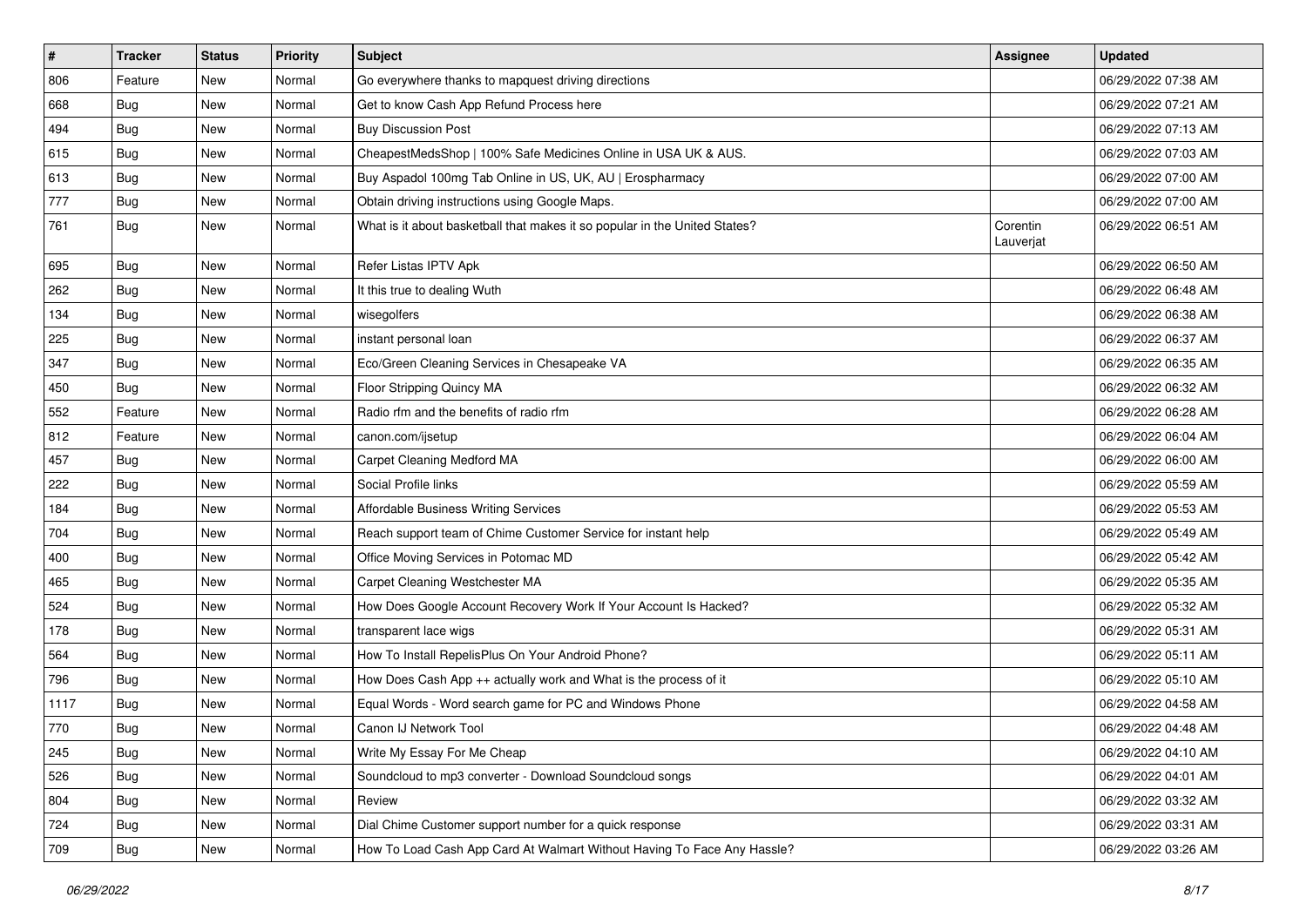| $\vert$ # | <b>Tracker</b> | <b>Status</b> | <b>Priority</b> | Subject                                                                             | Assignee               | <b>Updated</b>      |
|-----------|----------------|---------------|-----------------|-------------------------------------------------------------------------------------|------------------------|---------------------|
| 639       | <b>Bug</b>     | New           | Normal          | thong tin chinh xac                                                                 |                        | 06/29/2022 02:44 AM |
| 798       | Bug            | New           | Normal          | Who Is an ETL Engineer                                                              |                        | 06/29/2022 02:44 AM |
| 634       | Bug            | New           | Normal          | Buy Vidalista Tablets (Tadalafil) at [\$25 OFF + Free Shipping] Vidalistatablets    |                        | 06/29/2022 02:25 AM |
| 614       | <b>Bug</b>     | New           | Normal          | Como baixar o MOD APK no celular                                                    |                        | 06/29/2022 02:22 AM |
| 606       | Feature        | New           | Normal          | Play unblocked cookie crush 3                                                       | Pierre-Loïc<br>Garoche | 06/29/2022 01:42 AM |
| 251       | Bug            | New           | Normal          | All About Cash App Transfer Fail Problems                                           | Pierre-Loïc<br>Garoche | 06/29/2022 01:24 AM |
| 528       | Bug            | New           | Normal          | Korean Mag                                                                          |                        | 06/29/2022 01:13 AM |
| 556       | <b>Bug</b>     | New           | Normal          | Play Game Mod Apk With Your Friends                                                 |                        | 06/29/2022 01:00 AM |
| 584       | Bug            | New           | Normal          | Want the cash app customer service number to check balance?                         |                        | 06/29/2022 01:00 AM |
| 591       | Bug            | <b>New</b>    | Normal          | How To Find Facebook Modifications For Your Spotify Premium Apk?                    |                        | 06/29/2022 12:40 AM |
| 671       | <b>Bug</b>     | New           | Normal          | Hot games                                                                           | Pierre-Loïc<br>Garoche | 06/29/2022 12:40 AM |
| 667       | <b>Bug</b>     | New           | Normal          | What Is a Ringtone?                                                                 |                        | 06/29/2022 12:34 AM |
| 703       | Bug            | New           | Normal          | For real-time help, dial Facebook customer service number                           |                        | 06/29/2022 12:30 AM |
| 250       | Bug            | New           | Normal          | Reviews of phone ringtones                                                          |                        | 06/29/2022 12:29 AM |
| 619       | Bug            | <b>New</b>    | Normal          | Online Trusted Medicine Store in US for Health - Genericmedsupply                   |                        | 06/29/2022 12:26 AM |
| 635       | Bug            | New           | Normal          | Buy Steroids Online with OurMedicnes.com   Best Quality Steroids                    |                        | 06/29/2022 12:17 AM |
| 550       | <b>Bug</b>     | <b>New</b>    | Normal          | Nederland FM - beste manieren om naar internationale radio op internet te luisteren |                        | 06/29/2022 12:06 AM |
| 488       | Bug            | New           | Normal          | Quick solution to solve cash app dispute by the technical team                      |                        | 06/28/2022 11:53 PM |
| 669       | Feature        | New           | Normal          | Nursing Assignment Help                                                             |                        | 06/28/2022 11:16 PM |
| 797       | <b>Bug</b>     | New           | Normal          | Psychedelic                                                                         | Christophe<br>Garion   | 06/28/2022 11:11 PM |
| 265       | Bug            | New           | Normal          | 3 Faq's On Downloading To Your Apple Ipod                                           |                        | 06/28/2022 11:07 PM |
| 530       | <b>Bug</b>     | New           | Normal          | Cheap Assignment Writing Service UK                                                 | Anonymous              | 06/28/2022 11:00 PM |
| 541       | <b>Bug</b>     | New           | Normal          | How to fix the cash app payment failed errors?                                      |                        | 06/28/2022 10:56 PM |
| 588       | Bug            | New           | Normal          | YouTube Vanced Apk Manager App - Como instalá-lo                                    |                        | 06/28/2022 10:56 PM |
| 689       | Bug            | New           | Normal          | How to use twitch.tv/activate?                                                      |                        | 06/28/2022 10:48 PM |
| 715       | <b>Bug</b>     | New           | Normal          | Puppy Playtime Descargar gratis                                                     |                        | 06/28/2022 10:46 PM |
| 808       | <b>Bug</b>     | New           | Normal          | Sinnvolle Guten-Morgen-Grüße                                                        |                        | 06/28/2022 10:45 PM |
| 805       | <b>Bug</b>     | New           | Normal          | Ketamine Online Store                                                               | Christophe<br>Garion   | 06/28/2022 10:04 PM |
| 173       | Feature        | New           | Normal          | private limited company registration                                                |                        | 06/28/2022 09:51 PM |
| 683       | Feature        | New           | Normal          | Game creation                                                                       |                        | 06/28/2022 09:51 PM |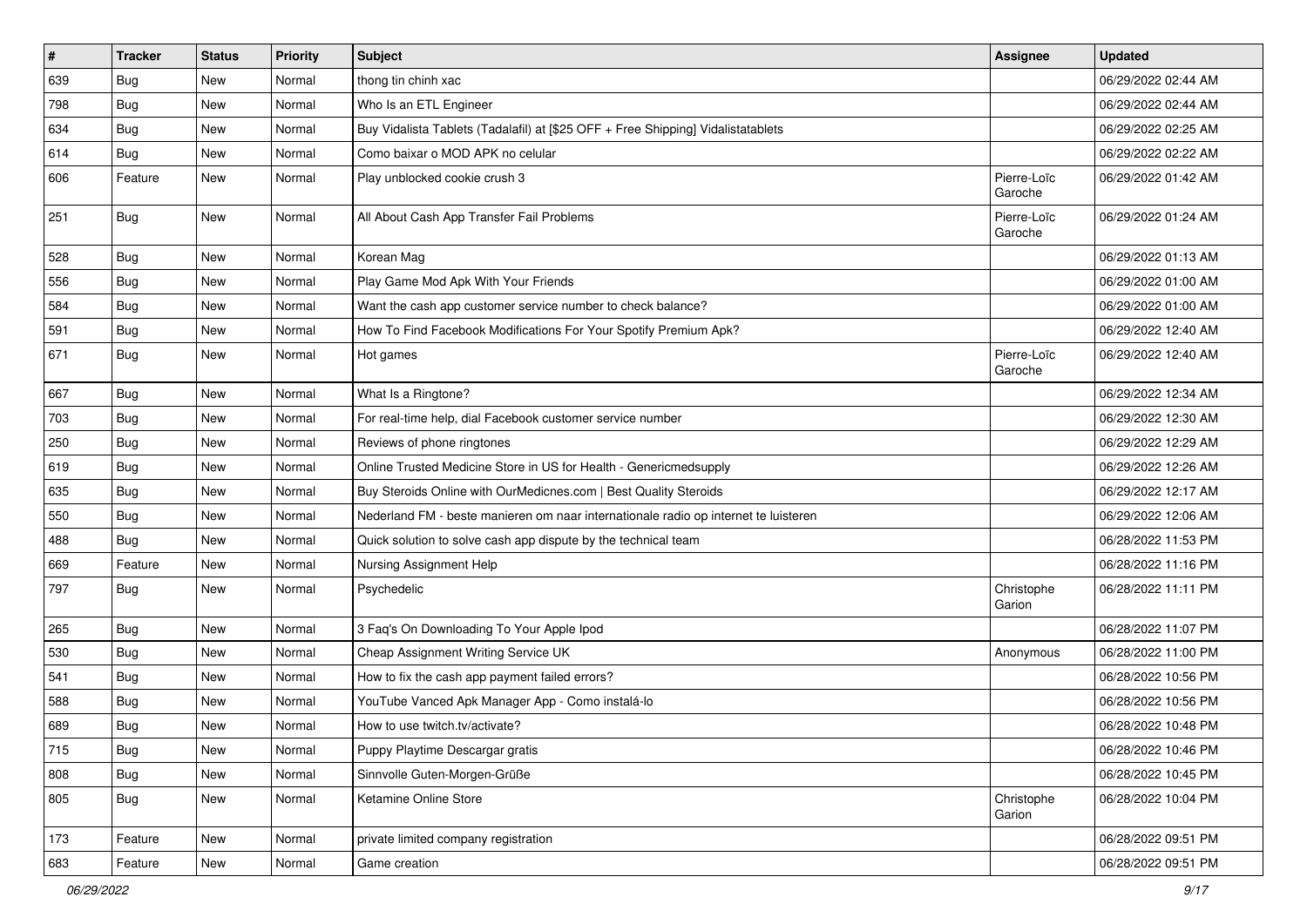| $\sharp$ | <b>Tracker</b> | <b>Status</b> | <b>Priority</b> | <b>Subject</b>                                                            | Assignee               | <b>Updated</b>      |
|----------|----------------|---------------|-----------------|---------------------------------------------------------------------------|------------------------|---------------------|
| 886      | <b>Bug</b>     | New           | Normal          | Is the Fox News Channel on Roku free?                                     |                        | 06/28/2022 09:36 PM |
| 656      | <b>Bug</b>     | <b>New</b>    | Normal          | Kiwi Nutrition Facts And Health Benefits                                  |                        | 06/28/2022 08:54 PM |
| 518      | Bug            | New           | Normal          | How To Check The Balance Of Cash App Account By Taking Cash App Support?  |                        | 06/28/2022 08:51 PM |
| 139      | <b>Bug</b>     | New           | Normal          | relseo                                                                    |                        | 06/28/2022 08:48 PM |
| 239      | Bug            | <b>New</b>    | Normal          | Algunas características más de Choices MOD APK                            |                        | 06/28/2022 08:47 PM |
| 672      | <b>Bug</b>     | New           | Normal          | The easiest way to delete ringtones on iPhone                             |                        | 06/28/2022 08:44 PM |
| 138      | Bug            | <b>New</b>    | Normal          | own-sweethome                                                             |                        | 06/28/2022 08:42 PM |
| 711      | <b>Bug</b>     | New           | Normal          | Human Fall Flat Apk Download                                              |                        | 06/28/2022 08:27 PM |
| 740      | Feature        | New           | Normal          | Online Thesis Help USA                                                    |                        | 06/28/2022 08:25 PM |
| 171      | Feature        | <b>New</b>    | Normal          | loan management system                                                    |                        | 06/28/2022 08:24 PM |
| 594      | Feature        | New           | Normal          | How does research proposal help online make it easy for me?               |                        | 06/28/2022 08:23 PM |
| 474      | Bug            | New           | Normal          | Floor Waxing Arlington MA                                                 |                        | 06/28/2022 08:10 PM |
| 569      | <b>Bug</b>     | <b>New</b>    | Normal          | What is the incoming and outgoing mail server for Outlook IMAP settings?  | Pierre-Loïc<br>Garoche | 06/28/2022 07:38 PM |
| 167      | Bug            | <b>New</b>    | Normal          | instant loan without documents                                            | Anonymous              | 06/28/2022 07:35 PM |
| 663      | <b>Bug</b>     | New           | Normal          | Know how the Cash app twitches words in a detailed way.                   | Pierre-Loïc<br>Garoche | 06/28/2022 07:08 PM |
| 229      | Feature        | <b>New</b>    | Normal          | How To Delete Cash App Account? - Check Out the Steps In Detail           |                        | 06/28/2022 07:06 PM |
| 888      | <b>Bug</b>     | New           | Normal          | Is the Fox News Channel on Roku free?                                     |                        | 06/28/2022 06:58 PM |
| 123      | Bug            | New           | Normal          | https://www.reddit.com/r/NRLgrandfinal2020/                               |                        | 06/28/2022 06:50 PM |
| 372      | Bug            | <b>New</b>    | Normal          | Auto Transport Services in Arlington County VA                            |                        | 06/28/2022 06:49 PM |
| 271      | Feature        | New           | Normal          | Fashion                                                                   |                        | 06/28/2022 06:41 PM |
| 477      | <b>Bug</b>     | New           | Normal          | What Does Online Coupon Mean?                                             |                        | 06/28/2022 06:40 PM |
| 693      | Feature        | New           | Normal          | How To Get My Money Back From The Cash App To Your Wallet?                |                        | 06/28/2022 06:38 PM |
| 733      | <b>Bug</b>     | New           | Normal          | How does one go about getting a book deal?                                |                        | 06/28/2022 06:35 PM |
| 533      | Bug            | <b>New</b>    | Normal          | How to complete the homework assignments in economics in the easiest way? |                        | 06/28/2022 06:26 PM |
| 1110     | <b>Bug</b>     | New           | Normal          | Six Guns Mod Apk Answers Your Questions                                   | Pierre-Loïc<br>Garoche | 06/28/2022 06:26 PM |
| 149      | <b>Bug</b>     | New           | Normal          | dftgy                                                                     |                        | 06/28/2022 06:18 PM |
| 1000     | Bug            | New           | Normal          | Super easy way to zoom photos and upload to Instagram                     | Christophe<br>Garion   | 06/28/2022 06:14 PM |
| 648      | Feature        | New           | Normal          | Plum Health Benefits                                                      |                        | 06/28/2022 06:02 PM |
| 651      | <b>Bug</b>     | New           | Normal          | Salmon Health Benefits                                                    |                        | 06/28/2022 05:49 PM |
| 780      | <b>Bug</b>     | New           | Normal          | <b>Best Whatsapp Modified APKs</b>                                        | Pierre-Loïc<br>Garoche | 06/28/2022 05:38 PM |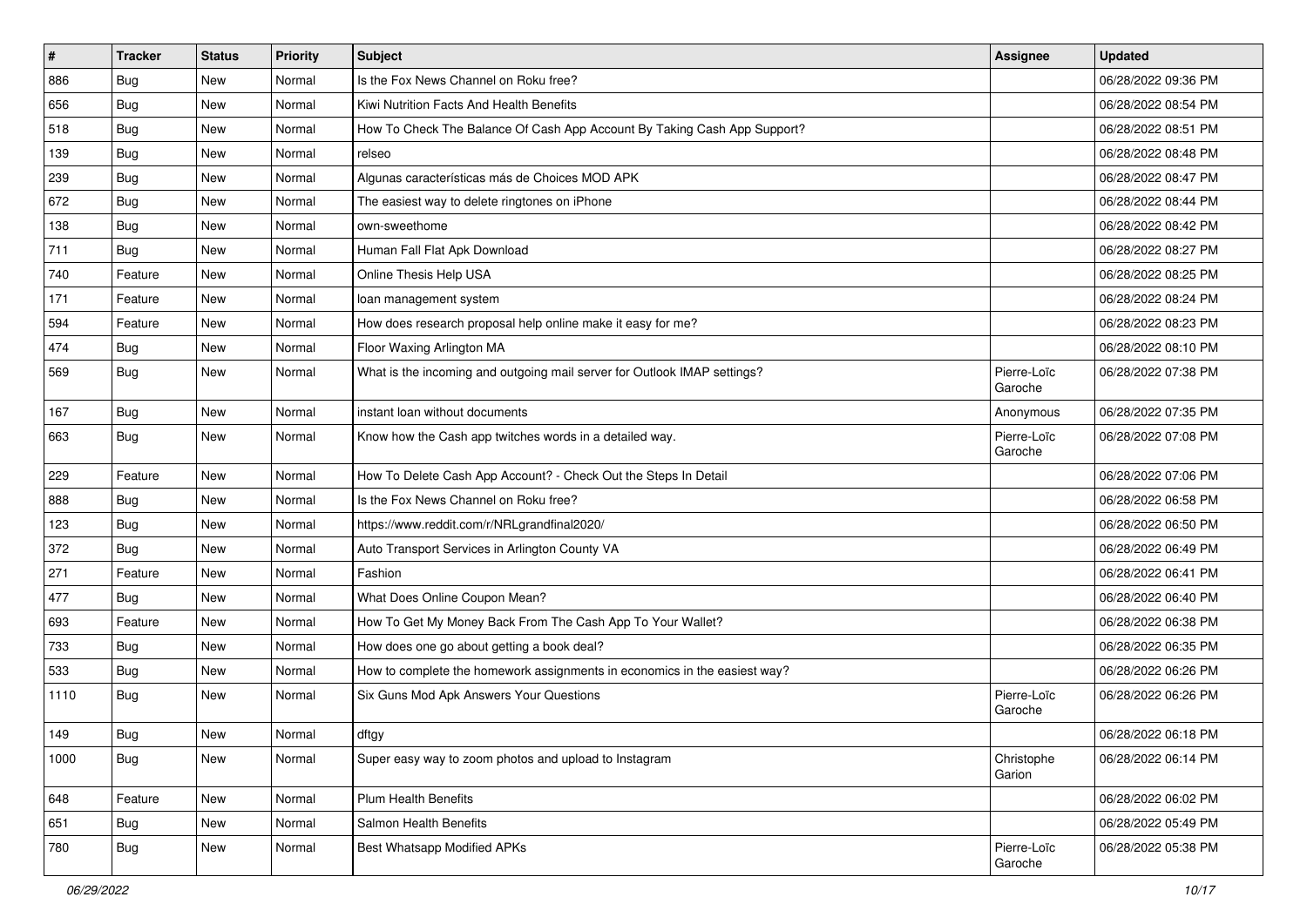| $\sharp$ | <b>Tracker</b> | <b>Status</b> | <b>Priority</b> | <b>Subject</b>                                              | Assignee               | <b>Updated</b>      |
|----------|----------------|---------------|-----------------|-------------------------------------------------------------|------------------------|---------------------|
| 169      | <b>Bug</b>     | New           | Normal          | CV Maker - UAE CV Writing Agency                            |                        | 06/28/2022 05:38 PM |
| 813      | Feature        | New           | Normal          | Canon.com/ijsetup                                           |                        | 06/28/2022 05:15 PM |
| 508      | Bug            | New           | Normal          | hire a professional dissertation help                       |                        | 06/28/2022 04:58 PM |
| 643      | <b>Bug</b>     | New           | Normal          | Oreo TV Apk Download                                        |                        | 06/28/2022 04:57 PM |
| 159      | Bug            | New           | Normal          | xfguih njgkh                                                |                        | 06/28/2022 04:45 PM |
| 726      | <b>Bug</b>     | New           | Normal          | Mobile Application Development Services                     |                        | 06/28/2022 04:44 PM |
| 697      | <b>Bug</b>     | New           | Normal          | How to Descargar Pura TV For Android                        |                        | 06/28/2022 04:43 PM |
| 224      | Feature        | New           | Normal          | Instant Personal Loan                                       | Pierre-Loïc<br>Garoche | 06/28/2022 04:40 PM |
| 186      | Feature        | New           | Normal          | homoeobazaar                                                |                        | 06/28/2022 04:29 PM |
| 1115     | Bug            | New           | Normal          | How to access your saved favorite Tiktok                    |                        | 06/28/2022 03:59 PM |
| 769      | <b>Bug</b>     | New           | Normal          | check my cash app                                           |                        | 06/28/2022 03:29 PM |
| 816      | Bug            | New           | Normal          | Play Scribble io fun with everyone                          |                        | 06/28/2022 03:20 PM |
| 674      | <b>Bug</b>     | New           | Normal          | The best game in 2021                                       | Pierre-Loïc<br>Garoche | 06/28/2022 03:17 PM |
| 570      | Bug            | New           | Normal          | What is Sutton bank cash app customer service phone number? | Pierre-Loïc<br>Garoche | 06/28/2022 03:09 PM |
| 240      | Feature        | New           | Normal          | Juego interesante de Dragon Ball Legends MOD APK            |                        | 06/28/2022 02:55 PM |
| 980      | <b>Bug</b>     | New           | Normal          | Free Gas Cards for the Unemployed                           |                        | 06/28/2022 02:54 PM |
| 645      | <b>Bug</b>     | New           | Normal          | thong tin chinh xac nhat hom nay                            |                        | 06/28/2022 02:48 PM |
| 647      | Feature        | New           | Normal          | <b>Cranberry Health Benefits</b>                            |                        | 06/28/2022 02:47 PM |
| 553      | <b>Bug</b>     | New           | Normal          | Cinema HD APK - Free Movie Enjoyment App on Android         |                        | 06/28/2022 02:34 PM |
| 194      | Bug            | New           | Normal          | lace closure wigs                                           |                        | 06/28/2022 02:29 PM |
| 776      | Bug            | New           | Normal          | Wibargain                                                   |                        | 06/28/2022 01:57 PM |
| 605      | Feature        | New           | Normal          | What will the future of logo design be like?                |                        | 06/28/2022 01:31 PM |
| 969      | Bug            | New           | Normal          | Watch NCAA Football Live Match Free                         |                        | 06/28/2022 01:31 PM |
| 280      | <b>Bug</b>     | New           | Normal          | Pacific Web Design                                          |                        | 06/28/2022 01:25 PM |
| 315      | <b>Bug</b>     | New           | Normal          | Dissertation help UK                                        |                        | 06/28/2022 01:20 PM |
| 729      | <b>Bug</b>     | New           | Normal          | Canon IJ Network Tool                                       |                        | 06/28/2022 01:10 PM |
| 545      | Feature        | New           | Normal          | Best Canvas Print Company                                   |                        | 06/28/2022 01:08 PM |
| 460      | Bug            | New           | Normal          | Floor Cleaning Medford MA                                   |                        | 06/28/2022 01:07 PM |
| 815      | <b>Bug</b>     | New           | Normal          | how do i call cash app customer service                     | Xavier Thirioux        | 06/28/2022 01:04 PM |
| 201      | <b>Bug</b>     | New           | Normal          | closure wig                                                 |                        | 06/28/2022 12:58 PM |
| 784      | <b>Bug</b>     | New           | Normal          | How To Add Money On Cash App Card And Check The Funds?      |                        | 06/28/2022 12:36 PM |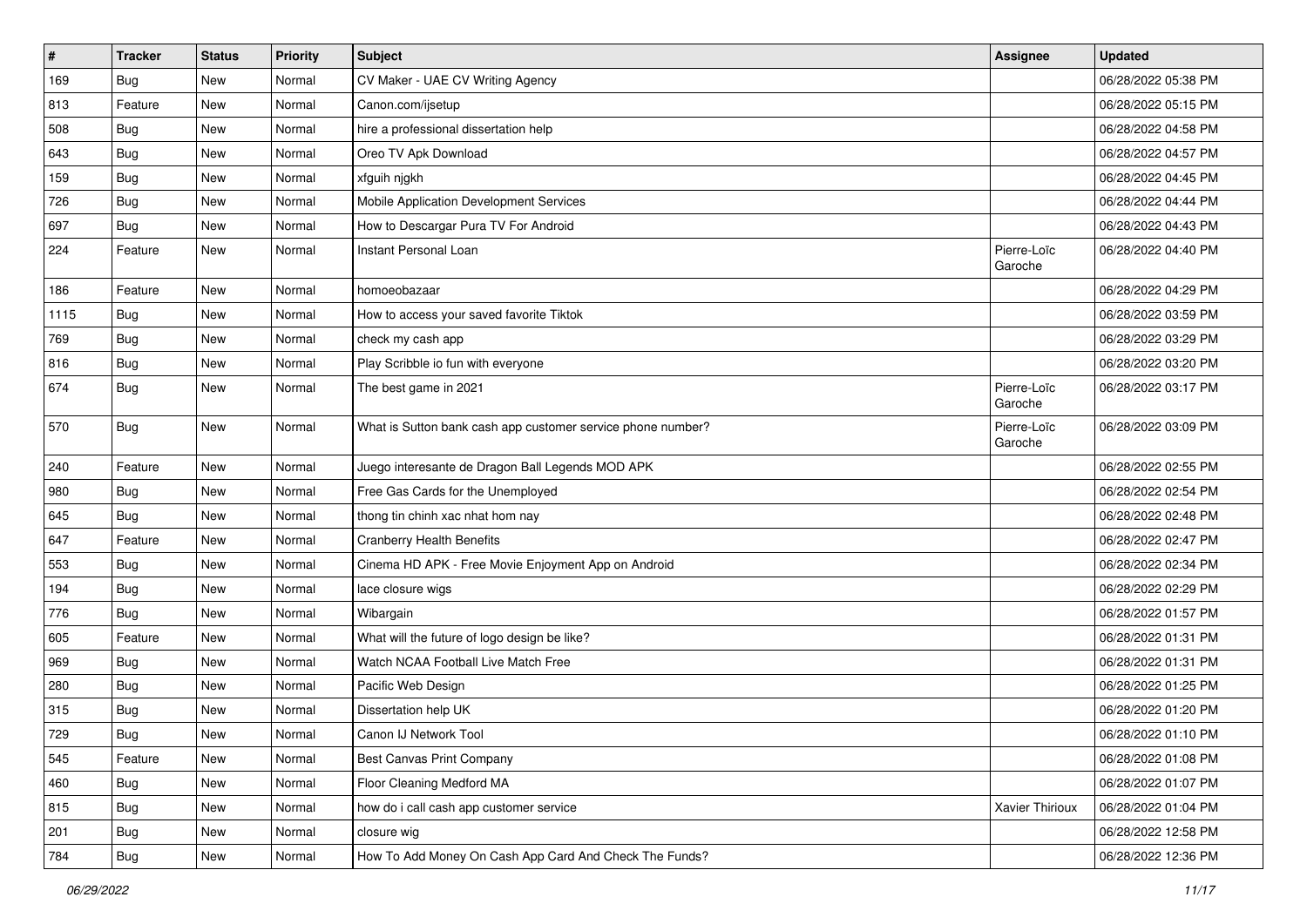| $\vert$ # | <b>Tracker</b> | <b>Status</b> | <b>Priority</b> | Subject                                                                                                      | Assignee          | <b>Updated</b>      |
|-----------|----------------|---------------|-----------------|--------------------------------------------------------------------------------------------------------------|-------------------|---------------------|
| 670       | <b>Bug</b>     | New           | Normal          | JTWhatsApp Apk - The New and Improved WhatsApp                                                               |                   | 06/28/2022 12:32 PM |
| 773       | <b>Bug</b>     | New           | Normal          | Spades - Play online free                                                                                    |                   | 06/28/2022 12:26 PM |
| 471       | Bug            | New           | Normal          | Residential Floor Cleaning Westchester MA                                                                    |                   | 06/28/2022 12:23 PM |
| 828       | <b>Bug</b>     | New           | Normal          | Nursery management                                                                                           |                   | 06/28/2022 12:10 PM |
| 743       | Bug            | New           | Normal          | They promote 'pixel art' contests and a 'game jam' related to the work and figure of Carlos Casares          |                   | 06/28/2022 12:04 PM |
| 690       | <b>Bug</b>     | New           | Normal          | campervan hire                                                                                               |                   | 06/28/2022 11:55 AM |
| 781       | <b>Bug</b>     | New           | Normal          | Free Whatsapp Group to Join                                                                                  |                   | 06/28/2022 11:48 AM |
| 464       | <b>Bug</b>     | New           | Normal          | Upholstery Cleaning Westchester MA                                                                           |                   | 06/28/2022 11:39 AM |
| 785       | <b>Bug</b>     | New           | Normal          | How To Get Money Off Cash App Without Card Or With A Card?                                                   |                   | 06/28/2022 11:35 AM |
| 174       | Feature        | New           | Normal          | Digital Marketing Philadelphia                                                                               |                   | 06/28/2022 11:34 AM |
| 627       | <b>Bug</b>     | New           | Normal          | <b>HELO</b>                                                                                                  |                   | 06/28/2022 11:28 AM |
| 981       | Bug            | New           | Normal          | VidMate Mod APK                                                                                              |                   | 06/28/2022 11:24 AM |
| 976       | Bug            | New           | Normal          | How to delete the cash app account history right now?                                                        | Hamza<br>Bourbouh | 06/28/2022 11:22 AM |
| 794       | Feature        | New           | Normal          | Safe place to buy fifa coins                                                                                 |                   | 06/28/2022 11:15 AM |
| 810       | Feature        | New           | Normal          | how to remove viruses from a phone                                                                           |                   | 06/28/2022 11:13 AM |
| 637       | Feature        | New           | Normal          | Why do the Outlook rules not work in my account?                                                             |                   | 06/28/2022 11:12 AM |
| 129       | Bug            | New           | Normal          | xcvgbgh                                                                                                      |                   | 06/28/2022 11:10 AM |
| 170       | Feature        | New           | Normal          | top mba colleges in bangalore                                                                                |                   | 06/28/2022 10:55 AM |
| 182       | Bug            | New           | Normal          | <b>Healthcare Custom Writing Services</b>                                                                    |                   | 06/28/2022 10:53 AM |
| 611       | Feature        | <b>New</b>    | Normal          | Buy All Modafinil & Armodafinil Tablets @Buy Modafinil US                                                    |                   | 06/28/2022 10:53 AM |
| 1129      | Bug            | New           | Normal          | how to enable direct deposit on cash app?                                                                    |                   | 06/28/2022 10:44 AM |
| 469       | Bug            | New           | Normal          | Germs Removal Westchester MA                                                                                 |                   | 06/28/2022 10:40 AM |
| 654       | Feature        | New           | Normal          | Peach Health Benefits                                                                                        |                   | 06/28/2022 10:03 AM |
| 666       | <b>Bug</b>     | New           | Normal          | 470+ pages à colorier de Noël                                                                                |                   | 06/28/2022 10:02 AM |
| 809       | Bug            | New           | Normal          | Smash Karts - immerse yourself in the exciting race                                                          |                   | 06/28/2022 09:57 AM |
| 632       | Bug            | New           | Normal          | CheapestMedsShop   100% Safe Medicines Online in UK & AUS.                                                   |                   | 06/28/2022 09:52 AM |
| 128       | <b>Bug</b>     | New           | Normal          | dfgbd                                                                                                        |                   | 06/28/2022 09:48 AM |
| 997       | <b>Bug</b>     | New           | Normal          | 123.hp.com/laserjet                                                                                          |                   | 06/28/2022 09:48 AM |
| 565       | <b>Bug</b>     | New           | Normal          | How To Install RepelisPlus On Your Android Phone?                                                            |                   | 06/28/2022 09:46 AM |
| 610       | Feature        | New           | Normal          | CheapestMedsShop 100% Safe Medicines Online in USA UK & AUS.                                                 |                   | 06/28/2022 09:42 AM |
| 817       | <b>Bug</b>     | New           | Normal          | Pacman 30th Anniversary                                                                                      |                   | 06/28/2022 09:20 AM |
| 210       | Bug            | New           | Normal          | Issue with check symbol in Cash App? Dial assist number with calling Cash App customer service phone number. |                   | 06/28/2022 09:09 AM |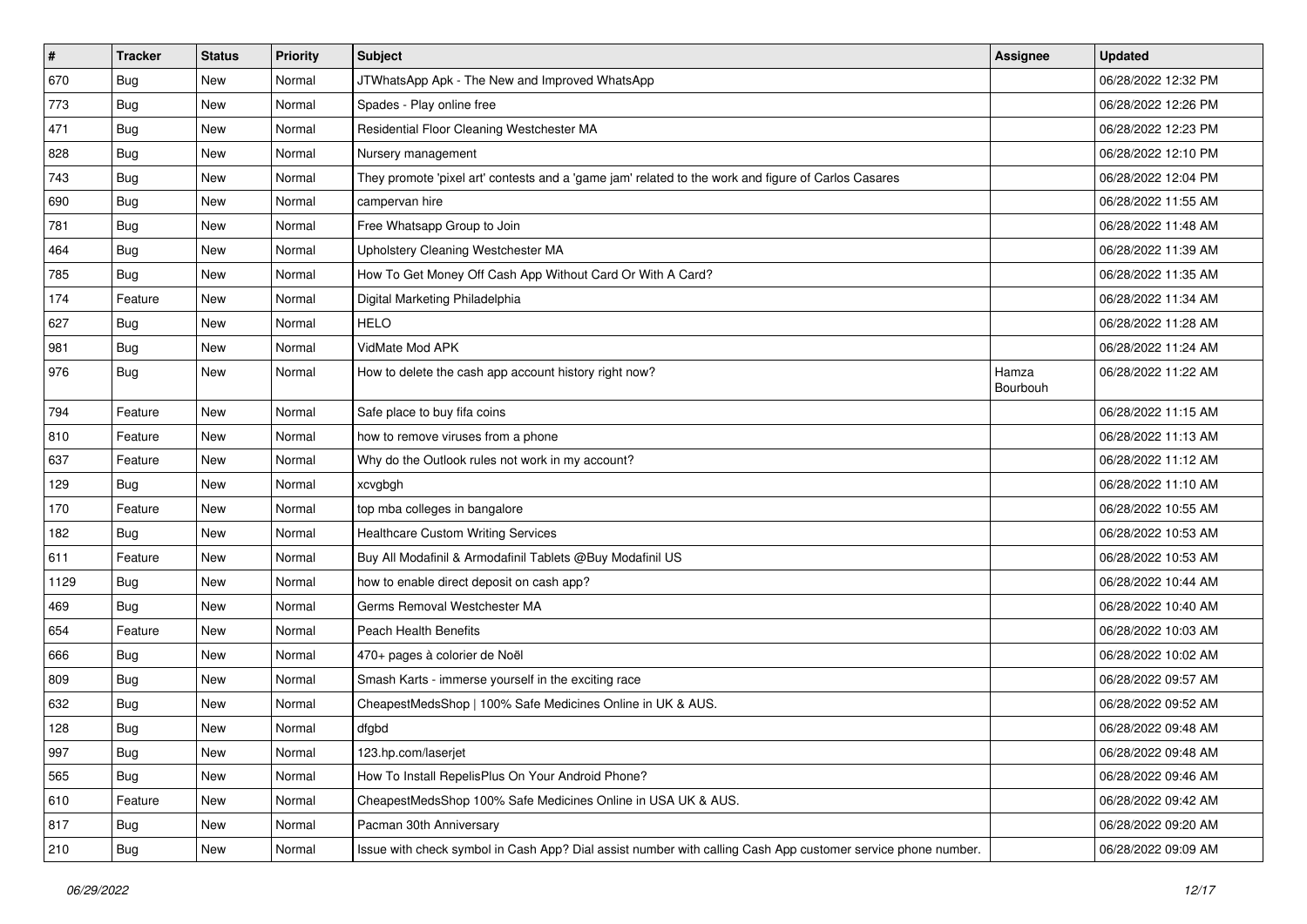| #    | <b>Tracker</b> | <b>Status</b> | <b>Priority</b> | <b>Subject</b>                                                                   | <b>Assignee</b>        | <b>Updated</b>      |
|------|----------------|---------------|-----------------|----------------------------------------------------------------------------------|------------------------|---------------------|
| 821  | <b>Bug</b>     | New           | Normal          | Nicoo - A Review of the Popular Battle Royale Game                               |                        | 06/28/2022 08:30 AM |
| 548  | Bug            | New           | Normal          | Web N Logo Design                                                                |                        | 06/28/2022 08:24 AM |
| 284  | <b>Bug</b>     | New           | Normal          | All About Cash App Transfer Fail Problems                                        |                        | 06/28/2022 08:24 AM |
| 649  | Feature        | New           | Normal          | Pear Health Benefits                                                             |                        | 06/28/2022 08:04 AM |
| 247  | Bug            | New           | Normal          | best 4 Channel Amp                                                               |                        | 06/28/2022 07:58 AM |
| 1099 | Feature        | New           | Normal          | Whatsapp Plus - A New Way Of Communicating                                       |                        | 06/28/2022 07:57 AM |
| 608  | Feature        | New           | Normal          | How To Do Hotmail Password Reset Without Phone Number?                           |                        | 06/28/2022 07:39 AM |
| 707  | Bug            | New           | Normal          | Why Accounting Assignments Are Beneficial For The Students?                      | Pierre-Loïc<br>Garoche | 06/28/2022 07:29 AM |
| 722  | <b>Bug</b>     | New           | Normal          | Vergrößern Sie Instagram-Fotos mit instazoom                                     | Christophe<br>Garion   | 06/28/2022 07:21 AM |
| 589  | Bug            | New           | Normal          | How can I get the cash app phone number of customer support?                     |                        | 06/28/2022 07:11 AM |
| 734  | Bug            | New           | Normal          | DR. STRANGE: Multiverse of Scheduling Madness!                                   |                        | 06/28/2022 07:07 AM |
| 705  | <b>Bug</b>     | New           | Normal          | wuxiaworld                                                                       |                        | 06/28/2022 06:56 AM |
| 345  | <b>Bug</b>     | New           | Normal          | Stain Protection Services in Chesapeake VA                                       |                        | 06/28/2022 06:52 AM |
| 621  | Bug            | New           | Normal          | Buy All Modafinil & Armodafinil Tablets @Buy Modafinil US                        |                        | 06/28/2022 06:49 AM |
| 640  | Bug            | New           | Normal          | play game with me                                                                |                        | 06/28/2022 06:33 AM |
| 973  | Feature        | New           | Normal          | Free NFL Streaming Sites                                                         |                        | 06/28/2022 06:27 AM |
| 629  | <b>Bug</b>     | New           | Normal          | How Can I Load Cash App Card at Walmart straight away?                           |                        | 06/28/2022 06:07 AM |
| 753  | <b>Bug</b>     | New           | Normal          | onlineessaygrader                                                                |                        | 06/28/2022 05:55 AM |
| 744  | <b>Bug</b>     | New           | Normal          | <b>Pixel Survive</b>                                                             |                        | 06/28/2022 05:13 AM |
| 702  | Bug            | New           | Normal          | Avail Chime Customer Service to know How To Get Chime Bank Statement             |                        | 06/28/2022 04:58 AM |
| 822  | <b>Bug</b>     | New           | Normal          | Dowload Your Boyfriend Game                                                      |                        | 06/28/2022 04:56 AM |
| 231  | Bug            | New           | Normal          | Is the ringtone download difficult or not?                                       | Pierre-Loïc<br>Garoche | 06/28/2022 04:48 AM |
| 620  | <b>Bug</b>     | New           | Normal          | Viagra Meds: Fastest & Quick Delivery On Your Doorstep - USA                     |                        | 06/28/2022 04:33 AM |
| 965  | <b>Bug</b>     | New           | Normal          | Go with cash app customer service to know where I can load my cash app card      |                        | 06/28/2022 04:30 AM |
| 577  | Bug            | New           | Normal          | Follow these easy steps to make Admiral Casino Login                             |                        | 06/28/2022 03:52 AM |
| 193  | <b>Bug</b>     | New           | Normal          | 18% Discount on Homeopathic medicines                                            |                        | 06/28/2022 03:38 AM |
| 617  | <b>Bug</b>     | New           | Normal          | Buy Vidalista Tablets (Tadalafil) at [\$25 OFF + Free Shipping] Vidalistatablets |                        | 06/28/2022 03:33 AM |
| 983  | <b>Bug</b>     | New           | Normal          | Finding issue in tekken 3 game?                                                  |                        | 06/28/2022 03:26 AM |
| 802  | <b>Bug</b>     | New           | Normal          | Who Is an ETL Engineer                                                           |                        | 06/28/2022 02:03 AM |
| 483  | Bug            | New           | Normal          | UK best essay writing service                                                    |                        | 06/28/2022 01:35 AM |
| 999  | <b>Bug</b>     | New           | Normal          | Is there a way to find Google Feud answers?                                      |                        | 06/28/2022 01:27 AM |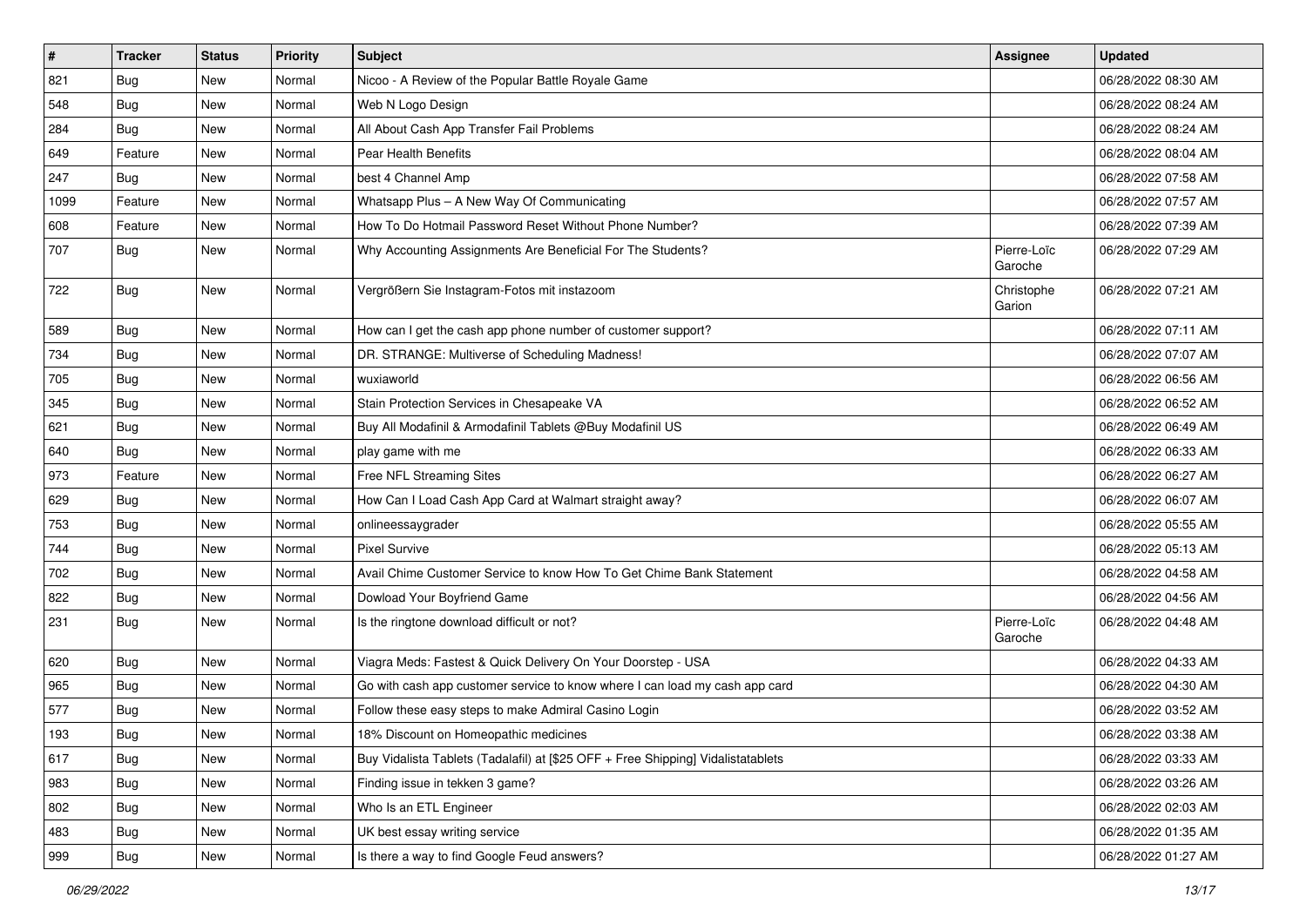| $\vert$ # | <b>Tracker</b> | <b>Status</b> | <b>Priority</b> | Subject                                                                      | <b>Assignee</b>        | <b>Updated</b>      |
|-----------|----------------|---------------|-----------------|------------------------------------------------------------------------------|------------------------|---------------------|
| 242       | Feature        | New           | Normal          | Descripción de Torque Pro MOD APK para Android                               |                        | 06/28/2022 01:14 AM |
| 348       | Bug            | New           | Normal          | Mold Removal Services in Chesapeake VA                                       |                        | 06/28/2022 12:53 AM |
| 200       | Bug            | New           | Normal          | uiopi[o                                                                      |                        | 06/28/2022 12:33 AM |
| 814       | <b>Bug</b>     | New           | Normal          | Stage Fright Cure                                                            | Pierre-Loïc<br>Garoche | 06/28/2022 12:31 AM |
| 114       | Bug            | New           | Normal          | <b>Medical Research Writing Services</b>                                     |                        | 06/28/2022 12:06 AM |
| 714       | <b>Bug</b>     | New           | Normal          | Cuevana 3 Premium - Enjoy Your Favorite Movies and TV Shows on Your Smart TV |                        | 06/27/2022 11:43 PM |
| 939       | Bug            | New           | Normal          | Ability to change sound notifications                                        | Christophe<br>Garion   | 06/27/2022 11:29 PM |
| 607       | Bug            | New           | Normal          | Vex 5                                                                        |                        | 06/27/2022 11:24 PM |
| 665       | Feature        | New           | Normal          | Look for a dedicated help with finance assignment                            |                        | 06/27/2022 11:10 PM |
| 595       | <b>Bug</b>     | New           | Normal          | RFM Online - une révolution dans la gestion de l'identité numérique          |                        | 06/27/2022 11:06 PM |
| 116       | Bug            | New           | Normal          | aertaeyg                                                                     |                        | 06/27/2022 11:06 PM |
| 830       | <b>Bug</b>     | New           | Normal          | Poppy Playtime APK                                                           |                        | 06/27/2022 10:31 PM |
| 737       | <b>Bug</b>     | New           | Normal          | How Do I Talk To A Live Person At Facebook If Anything Is Doubtful?          |                        | 06/27/2022 09:59 PM |
| 600       | Bug            | New           | Normal          | Play Store Pro                                                               |                        | 06/27/2022 09:43 PM |
| 948       | <b>Bug</b>     | New           | Normal          | Canon IJ Network Tool                                                        |                        | 06/27/2022 09:30 PM |
| 215       | Bug            | New           | Normal          | How For Top Level Cell Phone For You                                         |                        | 06/27/2022 09:19 PM |
| 568       | Bug            | New           | Normal          | Instale a versão mais recente do YouTube Premium                             |                        | 06/27/2022 08:56 PM |
| 824       | Feature        | New           | Normal          | How to watch Fox News on my Smart TV or similar devices?                     | Pierre-Loïc<br>Garoche | 06/27/2022 08:32 PM |
| 971       | <b>Bug</b>     | New           | Normal          | How Do I Check Balance On Cash App Card With Optimum Ease?                   |                        | 06/27/2022 08:16 PM |
| 779       | Feature        | New           | Normal          | Latest Whatsapp groups for Teens                                             | Pierre-Loïc<br>Garoche | 06/27/2022 08:15 PM |
| 951       | Bug            | New           | Normal          | Canon.com/ijsetup                                                            |                        | 06/27/2022 07:56 PM |
| 987       | Bug            | New           | Normal          | <b>Medicinal Mushrooms</b>                                                   |                        | 06/27/2022 07:13 PM |
| 739       | <b>Bug</b>     | New           | Normal          | law dissertation help                                                        |                        | 06/27/2022 06:12 PM |
| 756       | Feature        | New           | Normal          | Your one-stop destination for the thesis writing service                     |                        | 06/27/2022 05:46 PM |
| 760       | <b>Bug</b>     | New           | Normal          | apkmod                                                                       |                        | 06/27/2022 04:13 PM |
| 986       | Bug            | New           | Normal          | dbhdsvbhdf                                                                   | Christophe<br>Garion   | 06/27/2022 04:12 PM |
| 738       | <b>Bug</b>     | New           | Normal          | How Much Amount Do I Get Using The Referral Code For Cash App?               |                        | 06/27/2022 03:58 PM |
| 953       | <b>Bug</b>     | New           | Normal          | Manga Dogs - Read Your Favorite Comics on Your Smartphone                    |                        | 06/27/2022 03:53 PM |
| 272       | Feature        | New           | Normal          | Fashion                                                                      |                        | 06/27/2022 03:53 PM |
| 686       | <b>Bug</b>     | New           | Normal          | Welcome To The Most Demandable Mahipalpur Escorts Agency                     |                        | 06/27/2022 03:45 PM |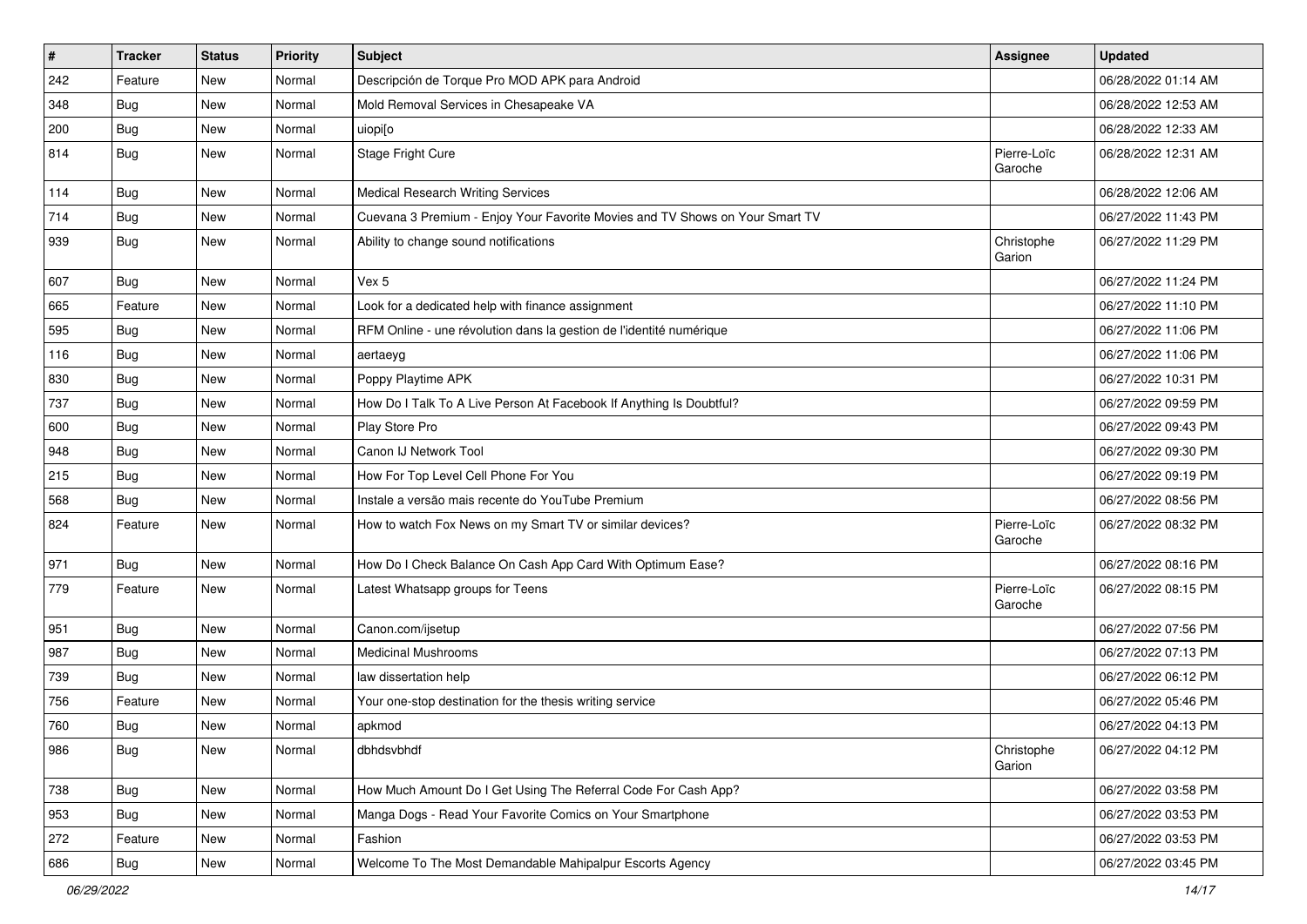| $\sharp$ | <b>Tracker</b> | <b>Status</b> | Priority | Subject                                                                                | <b>Assignee</b>        | <b>Updated</b>      |
|----------|----------------|---------------|----------|----------------------------------------------------------------------------------------|------------------------|---------------------|
| 1119     | <b>Bug</b>     | New           | Normal   | Klondike Solitaire                                                                     |                        | 06/27/2022 03:00 PM |
| 196      | Bug            | <b>New</b>    | Normal   | Homoeobazaar For Homeopathy Medicines                                                  |                        | 06/27/2022 02:18 PM |
| 484      | <b>Bug</b>     | New           | Normal   | UK best essay writing service                                                          |                        | 06/27/2022 02:01 PM |
| 274      | Bug            | New           | Normal   | How AI is transforming coupon marketing campaigns?                                     | Anonymous              | 06/27/2022 01:54 PM |
| 1128     | <b>Bug</b>     | New           | Normal   | cvjvfbdi                                                                               | Hamza<br>Bourbouh      | 06/27/2022 01:52 PM |
| 1101     | <b>Bug</b>     | <b>New</b>    | Normal   | How to Delete Cash App History at once?                                                |                        | 06/27/2022 01:33 PM |
| 995      | Feature        | New           | Normal   | "ij.start canon                                                                        |                        | 06/27/2022 01:29 PM |
| 716      | Bug            | New           | Normal   | La celebración de un BabyShower.                                                       |                        | 06/27/2022 12:29 PM |
| 801      | <b>Bug</b>     | New           | Normal   | Who Is an ETL Engineer                                                                 |                        | 06/27/2022 12:25 PM |
| 579      | Bug            | New           | Normal   | YOUR CV MAKES YOUR FIRST IMPRESSION                                                    | Christophe<br>Garion   | 06/27/2022 12:22 PM |
| 233      | Bug            | New           | Normal   | Anauthorsway.com: My User Experience                                                   |                        | 06/27/2022 12:02 PM |
| 644      | <b>Bug</b>     | New           | Normal   | <b>TeaTV App Review</b>                                                                |                        | 06/27/2022 11:47 AM |
| 1118     | Bug            | <b>New</b>    | Normal   | Gameplay Minecraft                                                                     |                        | 06/27/2022 10:33 AM |
| 538      | <b>Bug</b>     | New           | Normal   | Will cash app refund money if scammed quickly?                                         |                        | 06/27/2022 10:25 AM |
| 792      | Bug            | New           | Normal   | What is Google Camera Mod?                                                             |                        | 06/27/2022 10:20 AM |
| 232      | Bug            | New           | Normal   | FM whatsapp messaging app.                                                             |                        | 06/27/2022 10:04 AM |
| 590      | <b>Bug</b>     | New           | Normal   | Follow proper initiatives to check my cash app card balance:                           |                        | 06/27/2022 09:57 AM |
| 675      | <b>Bug</b>     | New           | Normal   | What Are Smart Tactics To Fix Cash App Transfer Failed Hurdles?                        |                        | 06/27/2022 09:51 AM |
| 944      | Feature        | New           | Normal   | Canon.com/ijsetup                                                                      |                        | 06/27/2022 09:46 AM |
| 819      | <b>Bug</b>     | New           | Normal   | Metal Slug Apk para Android                                                            |                        | 06/27/2022 09:35 AM |
| 988      | <b>Bug</b>     | New           | Normal   | <b>Medicinal Mushrooms</b>                                                             |                        | 06/27/2022 09:33 AM |
| 113      | <b>Bug</b>     | New           | Normal   | ufc 254 live                                                                           |                        | 06/27/2022 08:54 AM |
| 959      | <b>Bug</b>     | New           | Normal   | Get connected with cash app team-How to get money off cash app at walmart without card |                        | 06/27/2022 08:52 AM |
| 653      | Bug            | New           | Normal   | Jujube (Jinjoles): Properties And Health Benefits                                      |                        | 06/27/2022 08:47 AM |
| 720      | <b>Bug</b>     | New           | Normal   | How does Cash App Phone Number provide a quick treatment?                              |                        | 06/27/2022 08:02 AM |
| 158      | <b>Bug</b>     | New           | Normal   | dfghj zcvgh                                                                            |                        | 06/27/2022 07:28 AM |
| 996      | Bug            | New           | Normal   | Cricut.com/setup                                                                       |                        | 06/27/2022 07:12 AM |
| 317      | <b>Bug</b>     | New           | Normal   | Eco/Green Cleaning Services in Virginia Beach VA                                       |                        | 06/27/2022 07:03 AM |
| 807      | <b>Bug</b>     | New           | Normal   | 1v1Battle is a strategic action 'Build and shoot' game                                 |                        | 06/27/2022 06:52 AM |
| 727      | <b>Bug</b>     | New           | Normal   | Drive for speed simulator mod apk                                                      | Pierre-Loïc<br>Garoche | 06/27/2022 06:33 AM |
| 985      | <b>Bug</b>     | New           | Normal   | Find out the vitality of Facebook Phone Number:                                        |                        | 06/27/2022 05:39 AM |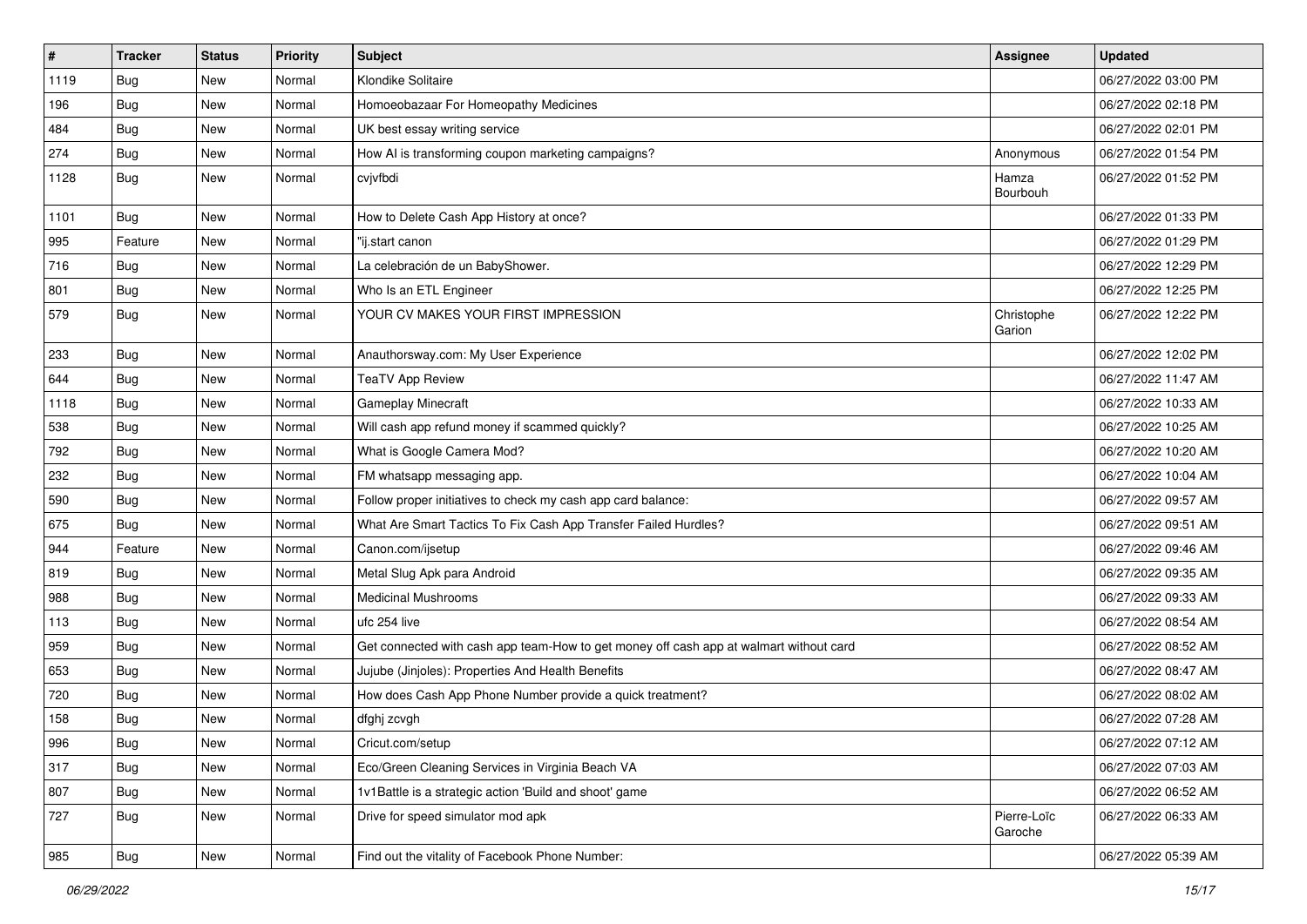| $\pmb{\#}$ | <b>Tracker</b> | <b>Status</b> | <b>Priority</b> | Subject                                                                                                                                                                                                                                           | <b>Assignee</b>        | <b>Updated</b>      |
|------------|----------------|---------------|-----------------|---------------------------------------------------------------------------------------------------------------------------------------------------------------------------------------------------------------------------------------------------|------------------------|---------------------|
| 978        | <b>Bug</b>     | New           | Normal          | Delamore Lodge is a place to stay.                                                                                                                                                                                                                |                        | 06/27/2022 04:57 AM |
| 1127       | <b>Bug</b>     | New           | Normal          | Is there any support to find Google Feud answers?                                                                                                                                                                                                 |                        | 06/27/2022 04:27 AM |
| 544        | Bug            | New           | Normal          | Hey! I had a very cool idea to order our general picture on canvas for my family as a gift. But couldn't find a good<br>one. Once my friend advised me this article in which I found what I was looking for and gave a cool gift to my<br>family. |                        | 06/27/2022 04:10 AM |
| 596        | Bug            | New           | Normal          | <b>Kids Games</b>                                                                                                                                                                                                                                 |                        | 06/27/2022 04:08 AM |
| 823        | Feature        | New           | Normal          | How much does Disney Plus cost?                                                                                                                                                                                                                   | Pierre-Loïc<br>Garoche | 06/27/2022 04:05 AM |
| 966        | Bug            | <b>New</b>    | Normal          | How to Download the Filmes                                                                                                                                                                                                                        |                        | 06/27/2022 03:25 AM |
| 468        | Bug            | New           | Normal          | Floor Cleaning Westchester MA                                                                                                                                                                                                                     |                        | 06/27/2022 02:41 AM |
| 1112       | Bug            | New           | Normal          | What Cash App Policy Says If Random Person Sent Me Money On Cash App?                                                                                                                                                                             |                        | 06/27/2022 02:39 AM |
| 1001       | Bug            | New           | Normal          | Venmo Keep Saying Error?                                                                                                                                                                                                                          |                        | 06/27/2022 02:20 AM |
| 154        | Bug            | New           | Normal          | fdgyyrut gyrtrw                                                                                                                                                                                                                                   |                        | 06/27/2022 01:21 AM |
| 758        | <b>Bug</b>     | New           | Normal          | How Do I Study Consistently For Hours?                                                                                                                                                                                                            |                        | 06/27/2022 12:49 AM |
| 998        | <b>Bug</b>     | New           | Normal          | Is It Hard to Solve Wordle An                                                                                                                                                                                                                     |                        | 06/27/2022 12:24 AM |
| 511        | Feature        | New           | Normal          | Fashion                                                                                                                                                                                                                                           | Anonymous              | 06/27/2022 12:17 AM |
| 992        | Bug            | New           | Normal          | So vergrößern Sie Ihr Instagram-Profilbild                                                                                                                                                                                                        |                        | 06/26/2022 11:29 PM |
| 748        | Bug            | <b>New</b>    | Normal          | Il y a quelques façons d'obtenir des sonneries gratuites pour votre iPhone                                                                                                                                                                        |                        | 06/26/2022 11:24 PM |
| 962        | <b>Bug</b>     | New           | Normal          | Kostenlose Hörbücher                                                                                                                                                                                                                              |                        | 06/26/2022 10:45 PM |
| 938        | <b>Bug</b>     | New           | Normal          | Would you like to have your own ringtone                                                                                                                                                                                                          | Christophe<br>Garion   | 06/26/2022 09:54 PM |
| 302        | Bug            | New           | Normal          | Auto Electrical Repair Services in Norcross GA                                                                                                                                                                                                    |                        | 06/26/2022 07:49 PM |
| 970        | Bug            | New           | Normal          | The Amount Of Time Does Cash App Direct Deposit Time Take?                                                                                                                                                                                        |                        | 06/26/2022 07:32 PM |
| 1104       | Bug            | New           | Normal          | Idle game fix bug                                                                                                                                                                                                                                 |                        | 06/26/2022 06:52 PM |
| 752        | Bug            | New           | Normal          | Plagerism checker                                                                                                                                                                                                                                 |                        | 06/26/2022 06:33 PM |
| 795        | Bug            | New           | Normal          | Drift Boss - Exciting Race                                                                                                                                                                                                                        |                        | 06/26/2022 06:32 PM |
| 1108       | <b>Bug</b>     | New           | Normal          | Six Guns Mod Apk Answers Your Questions                                                                                                                                                                                                           |                        | 06/26/2022 06:26 PM |
| 585        | Bug            | New           | Normal          | What is cash app help number?                                                                                                                                                                                                                     |                        | 06/26/2022 06:21 PM |
| 825        | <b>Bug</b>     | New           | Normal          | Lucky Patcher Download                                                                                                                                                                                                                            |                        | 06/26/2022 06:09 PM |
| 1096       | <b>Bug</b>     | New           | Normal          | Race and experience new life.                                                                                                                                                                                                                     |                        | 06/26/2022 06:07 PM |
| 730        | Bug            | New           | Normal          | Canon IJ Network Tool                                                                                                                                                                                                                             |                        | 06/26/2022 05:51 PM |
| 974        | Bug            | New           | Normal          | Watch NCAA Football Live Streaming Free                                                                                                                                                                                                           |                        | 06/26/2022 05:33 PM |
| 1098       | Bug            | New           | Normal          | Life of a Fisherman                                                                                                                                                                                                                               |                        | 06/26/2022 05:16 PM |
| 220        | Feature        | New           | Normal          | essay writing services                                                                                                                                                                                                                            |                        | 06/26/2022 04:55 PM |